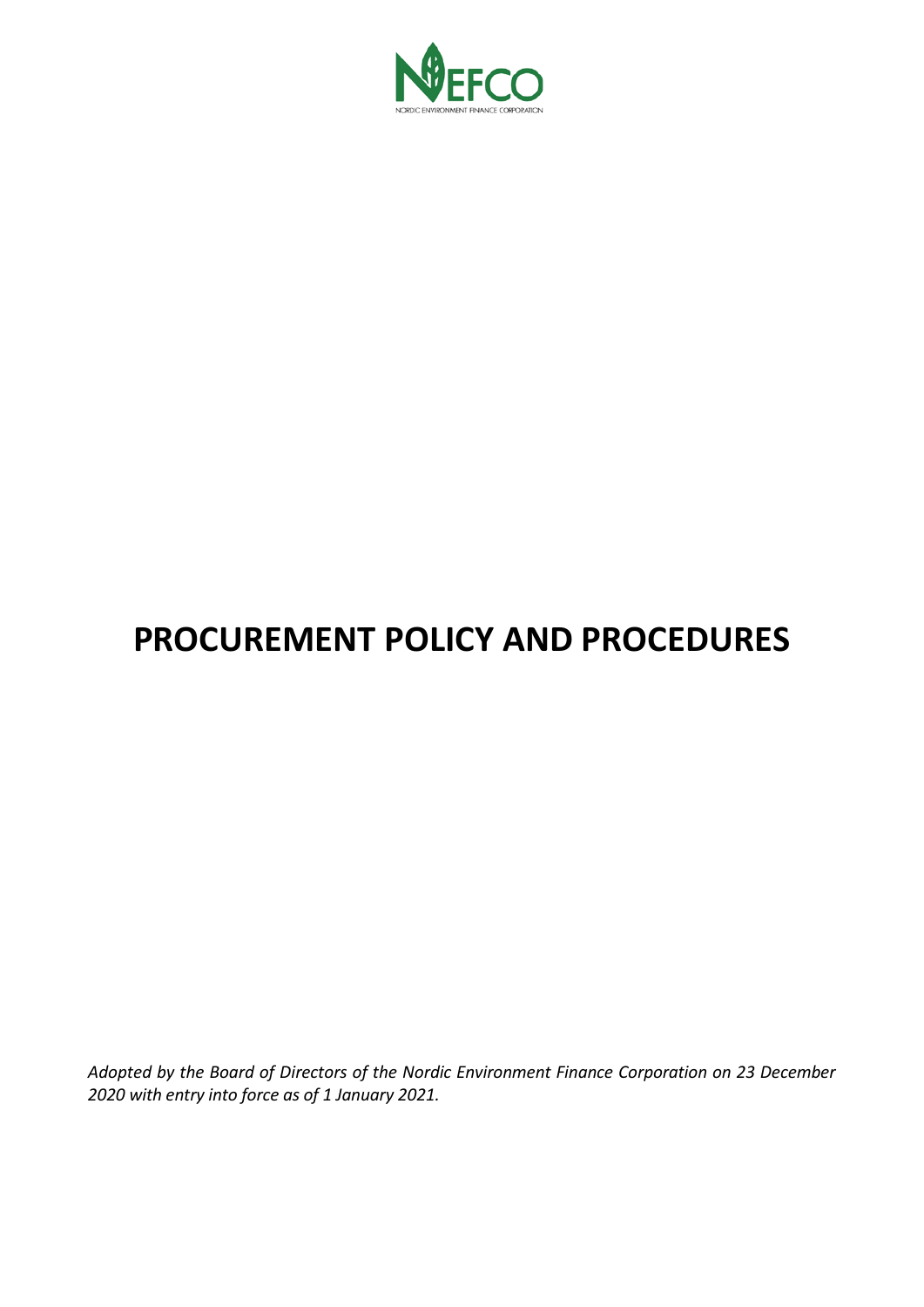# NEFCO PROCUREMENT POLICY AND PROCEDURES Content

## **Definitions**

| 1. |  |
|----|--|
| 2. |  |
|    |  |
|    |  |
|    |  |
|    |  |
|    |  |
|    |  |
| 3. |  |
|    |  |
|    |  |
|    |  |
|    |  |
|    |  |
|    |  |
|    |  |
|    |  |
|    |  |
|    |  |
|    |  |
|    |  |
|    |  |
|    |  |
|    |  |
|    |  |
|    |  |
|    |  |
|    |  |
| 4. |  |
| 5. |  |
|    |  |
|    |  |
|    |  |
|    |  |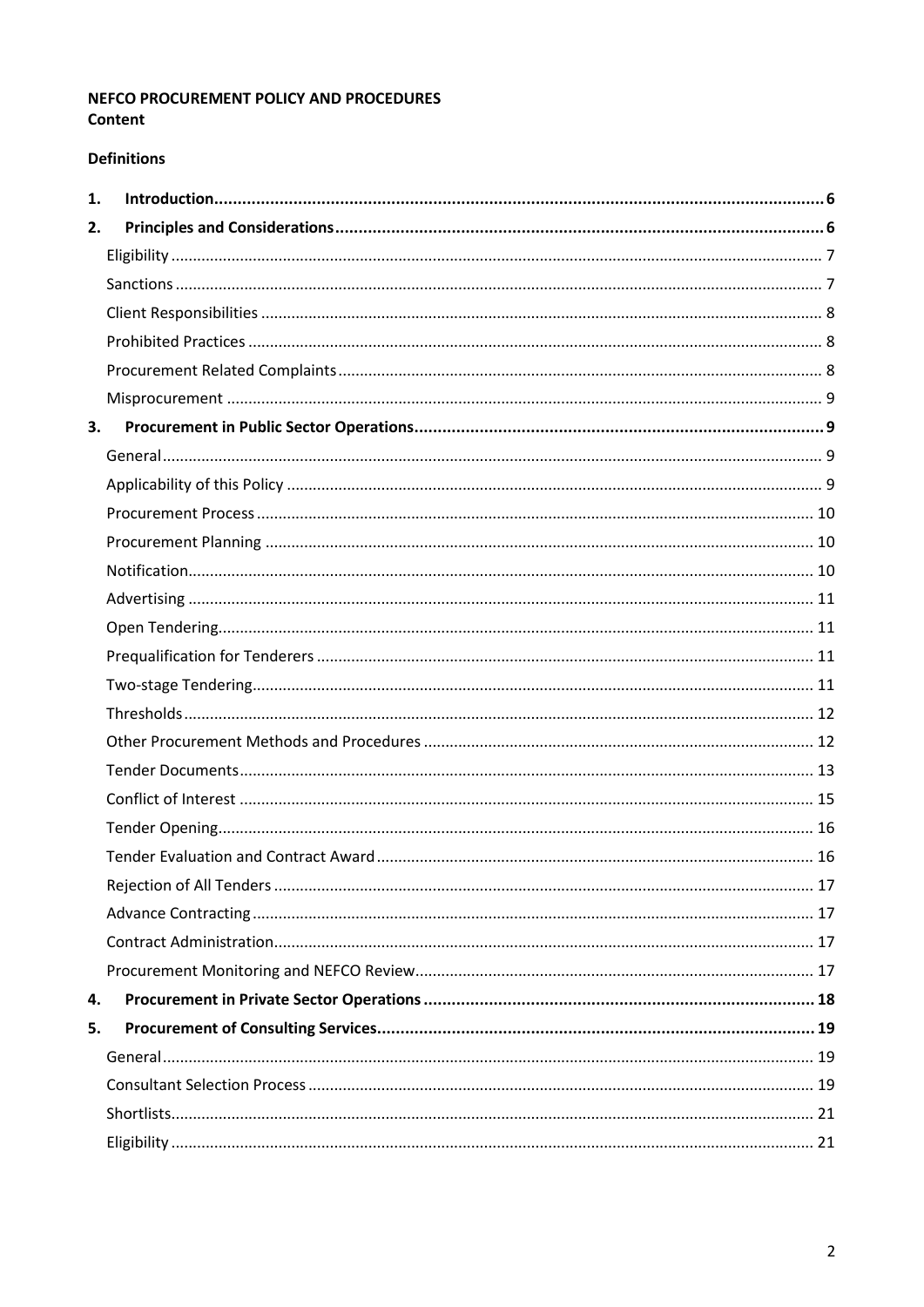# **Responsible Department / Function**

Green Transition Eastern Europe

# **Document version history and review dates**

| Document name                               | Adopted by                | Adopted on    | Entry into force<br>as of | <b>Information</b><br>Classification |
|---------------------------------------------|---------------------------|---------------|---------------------------|--------------------------------------|
| <b>Procurement Policy</b><br>and Procedures | <b>Board of Directors</b> | 23.12.2020    | 1.1.2021                  | Public                               |
| Procurement<br>Guidelines                   | <b>Board of Directors</b> | 12.12.2013    | 12.12.2013                | Public                               |
| Procurement<br>Guidelines                   | <b>Managing Director</b>  | October 1999  | October 1999              | Public                               |
| General<br>Procurement<br>Guidelines        | <b>Managing Director</b>  | November 1998 | November 1998             | Public                               |

This Policy shall be reviewed at least every five (5) years.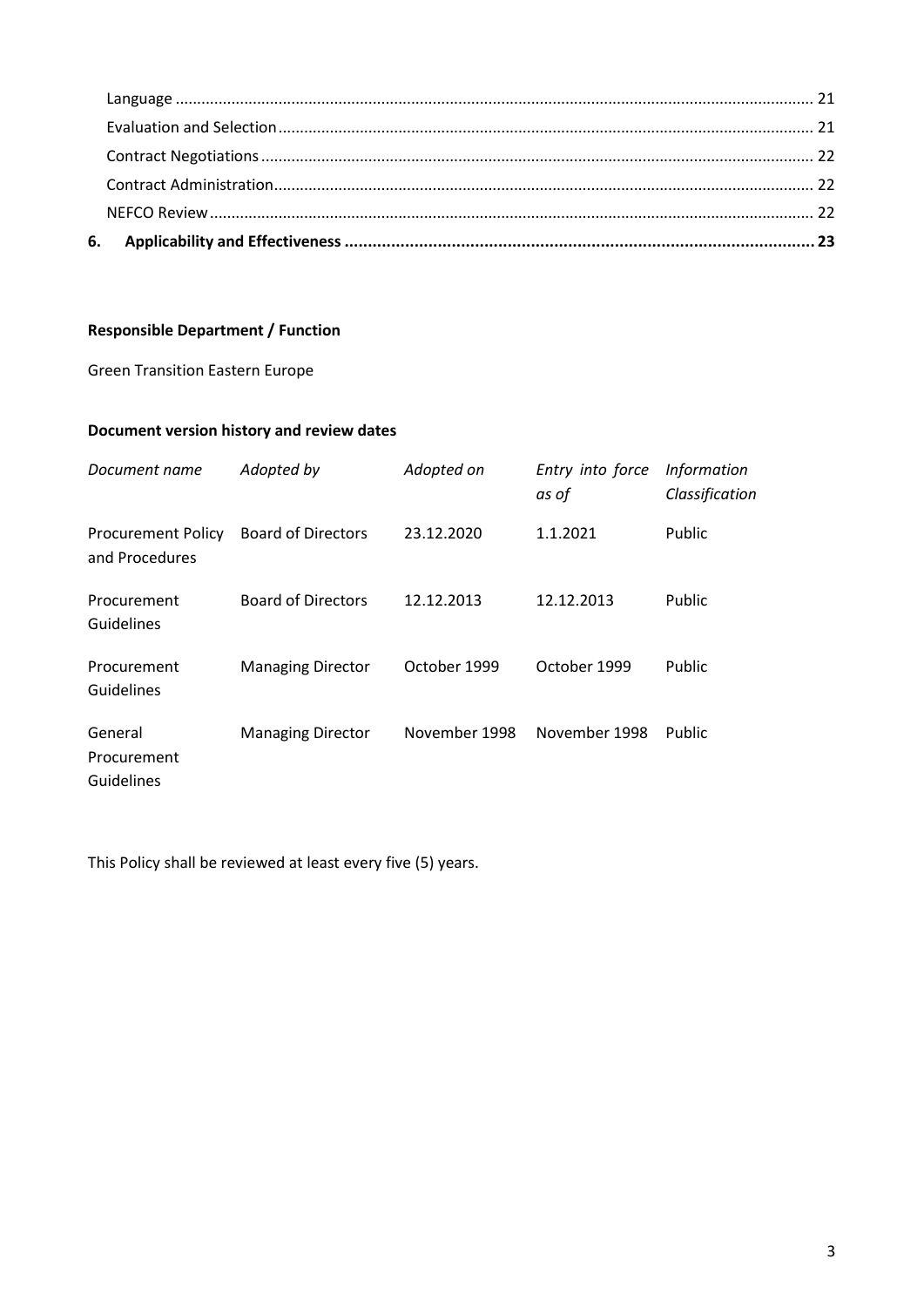#### **DEFINITIONS**

As used in this Policy, the following terms have the meanings set out below:

**affiliate** means in relation to an entity (the **First Entity**), (i) any entity controlled, directly or indirectly, by the First Entity, (ii) any entity that controls, directly or indirectly, the First Entity or (iii) any entity directly or indirectly under common control with the First Entity. **client** means an entity responsible for implementation of a NEFCO-financed project, such as borrower/recipient of NEFCO Funds or an entity appointed by such borrower/recipient and a secondary beneficiary of NEFCO Funds. **conflict of interest** is defined in Articles 3.27 - 3.29 and applies to private sector projects as well as public sector projects. **consultancy services** mean professional advisory and consultancy services delivered by consultants. **consultant** covers, as the context requires, both individual consultants and consulting firms, organisations, institutions and other types of entities providing services of intellectual or advisory nature, and associations of such entities in form of joint ventures, consortia or sub-consultancy. **firm** covers institutions, organisations and other types of entities providing goods, works or services, and associations of such entities in forms of joint ventures, consortia and sub-contracting. **framework agreement** means an agreement with suppliers, contractors or consultants to establish terms governing contracts that may be awarded during the life of the agreement. In other words, it is a general term for agreements that set out terms and conditions for making specific call-offs. **goods** mean permanent plant, equipment, machinery, apparatus, materials, articles and things of all kinds to be provided by a contractor under a contract (including spare parts) but does not include contractor's equipment. **Incoterms** mean the trade terms established by the International Chamber of Commerce. **legal framework** consists of documents issued by, and binding on, NEFCO governing the operations, administration and employment related matters of NEFCO. **NEFCO Activity** means any activity which is financed, administered or supported by NEFCO, or proposed to be financed, administered or supported by NEFCO, specifically including, but not limited to procurement and any projects financed by NEFCO. **NEFCO Funds** means funds held, administrated, committed or disbursed by NEFCO, whether NEFCO's own funds or funds belonging to a third party. **NEFCO-financed operations** means any activity which is financed with NEFCO Funds, or proposed to be financed with NEFCO Funds, specifically including but not limited to any projects and contracts financed with NEFCO Funds. **no-objection** where required according to this Policy, must be obtained by the client from NEFCO in writing, and means a statement issued by NEFCO authorising the client to proceed in accordance with its proposal.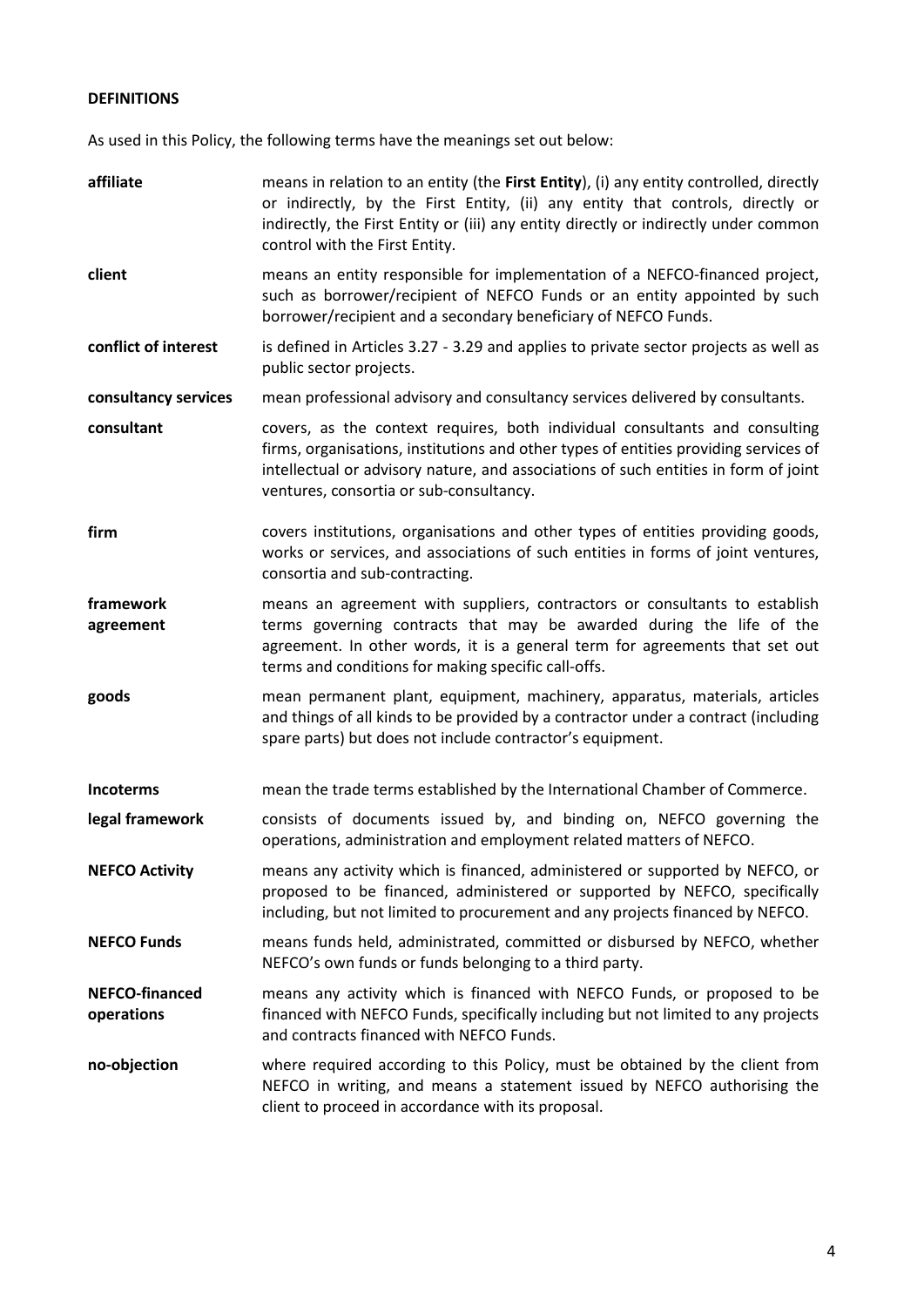| Policy on<br>Anticorruption and<br>Compliance | is available on www.nefco.org.                                                                                                                                                                                                    |
|-----------------------------------------------|-----------------------------------------------------------------------------------------------------------------------------------------------------------------------------------------------------------------------------------|
| procurement<br>documents                      | means all documents related to procurement activities and covers "tender<br>documents" for goods, works and non-consulting services (see Article 3.17) and<br>"requests for proposals" for consulting services (see Article 5.6). |
| <b>Prohibited Practice</b>                    | means any of the practices set out in NEFCO's Policy on Anticorruption and<br>Compliance.                                                                                                                                         |
| project country                               | means a country where a NEFCO-financed project is implemented.                                                                                                                                                                    |
| public sector<br>operations                   | have the meaning given to them in Article 3.2.                                                                                                                                                                                    |
| recommended tender<br>documents               | also referred to as RTDs, mean templates issued by NEFCO for procurement of<br>(i) goods (equipment) and related works, and (ii) works, and as may from time<br>to time be issued by NEFCO.                                       |
| utilities                                     | mean authorities or undertakings which provide or operate services to the<br>public in water, wastewater, waste, electricity, gas, heat, telecommunications<br>or rail transport.                                                 |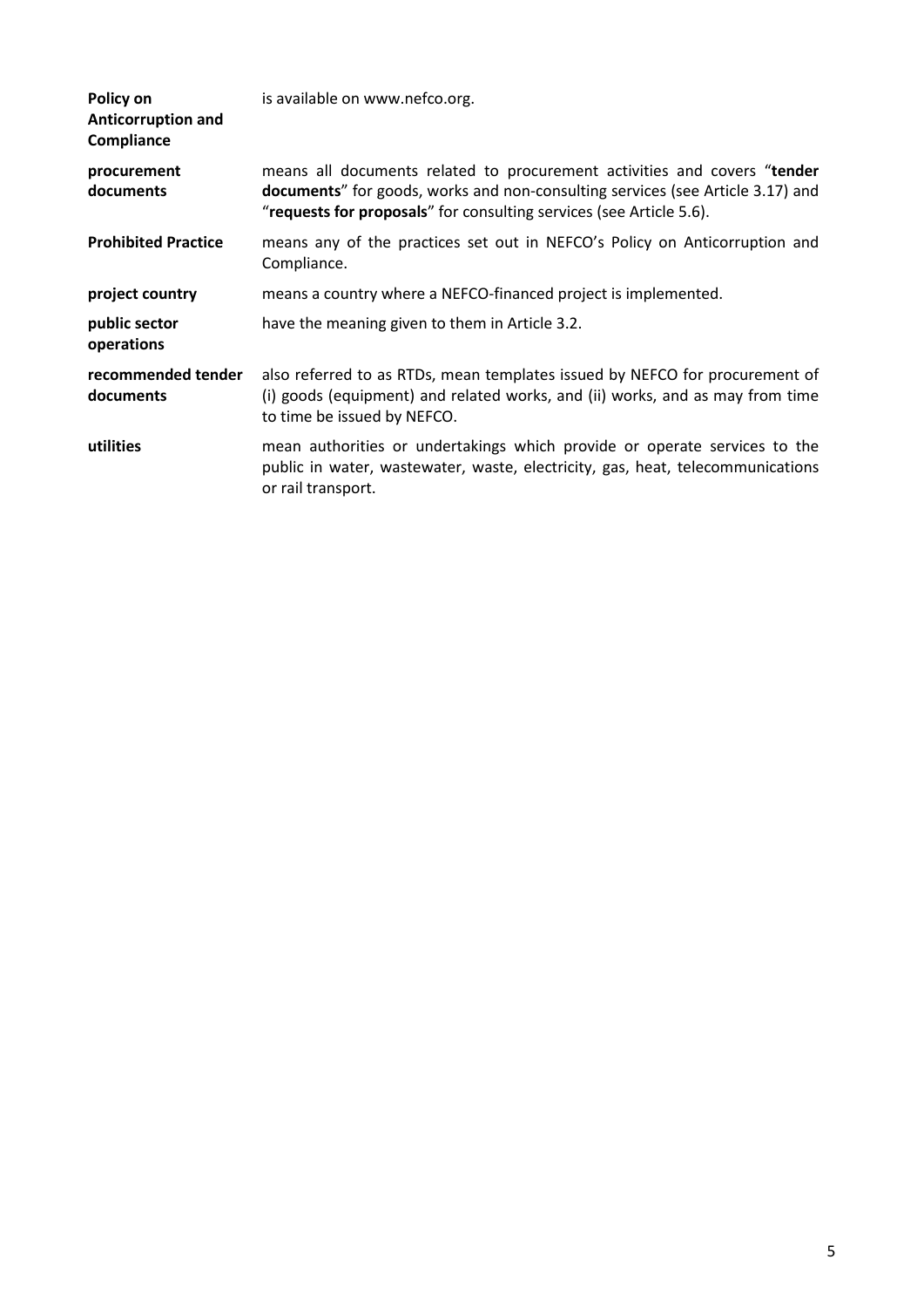## **1. INTRODUCTION**

<span id="page-5-0"></span>1.1 Nordic Environment Finance Corporation (NEFCO) was established in 1990 by Denmark, Finland, Iceland, Norway and Sweden as a common international financial institution of the Nordic countries. NEFCO promotes investments of Nordic environmental interest, with a focus on Eastern Europe.

1.2 Competition is the fundamental principle of good procurement practice. Open, transparent and fair procedures for awarding public sector contracts for procurement of goods, works and services help to create dependable and stable market conditions for private enterprises. They also form the basis for establishing accountability and encourage the cost-effective use of public funds, a matter that is of concern for NEFCO, its owners as well as its project countries.

1.3 At the level of specific projects, which are the focus of NEFCO's operations, the efficiency of the procurement process directly affects the costs and the time required for project implementation and the ultimate performance of the sustainable operation.

1.4 In its commitment to the environment, NEFCO pursues the application of the environmental policy priorities as stipulated in NEFCO's environmental and sustainability policies and guidelines**[1](#page-5-2)** and as further detailed in the documentation for specific projects. This approach shall accordingly be reflected also in the procurement practice in NEFCO-financed operations.

1.5 NEFCO is committed to ensuring that NEFCO Funds are used for their intended purposes, and to taking all reasonable steps to ensure that resources entrusted to NEFCO are managed with the highest level of integrity. NEFCO expects all clients as well as all consultants, service providers, suppliers and contractors procured by the client for the purpose of a NEFCO Activity and/or to be financed by NEFCO Funds to adhere to the highest ethical standards. The Policy on Anticorruption and Compliance<sup>[2](#page-5-3)</sup> is applicable to all procurement activities under NEFCO's Procurement Policy and Procedures (**this Policy**).

1.6 This Policy sets out the procurement rules to be applied in (a) NEFCO-financed operations and (b) procurement by NEFCO. More detailed guidance on applicability of this Policy is provided under Section 6.

1.7 **Section 2** describes general principles and considerations that are applicable for all NEFCO operations. **Section 3** contains rules for procurement of goods, works and non-consulting services in NEFCO-financed operations involving the public sector. **Section 4** describes procurement considerations in NEFCO-financed operations in the private sector. **Section 5** contains rules for selection of consultants by clients in NEFCOfinanced public sector operations and by NEFCO itself when engaging consultants for its own use or for a trust fund administered by NEFCO. **Section 6** defines the applicability and effectiveness of this Policy.

## **2. PRINCIPLES AND CONSIDERATIONS**

<span id="page-5-1"></span>2.1 The underlying principle of this Policy is that public sector contracts for goods, works and nonconsulting services should normally be awarded on the basis of open competitive tendering. Contracts for consulting services should normally be awarded on the basis of competing proposals from qualified consultants. NEFCO-financed contracts may be awarded on the basis of procurement methods other than open tendering only in specially justified cases or when contract values are expected to be below the

<span id="page-5-2"></span> $1$  NEFCO's environmental and sustainability policies and guidelines are available at www.nefco.org.

<span id="page-5-3"></span><sup>&</sup>lt;sup>2</sup> NEFCO's Policy on Anticorruption and Compliance is available on www.nefco.org.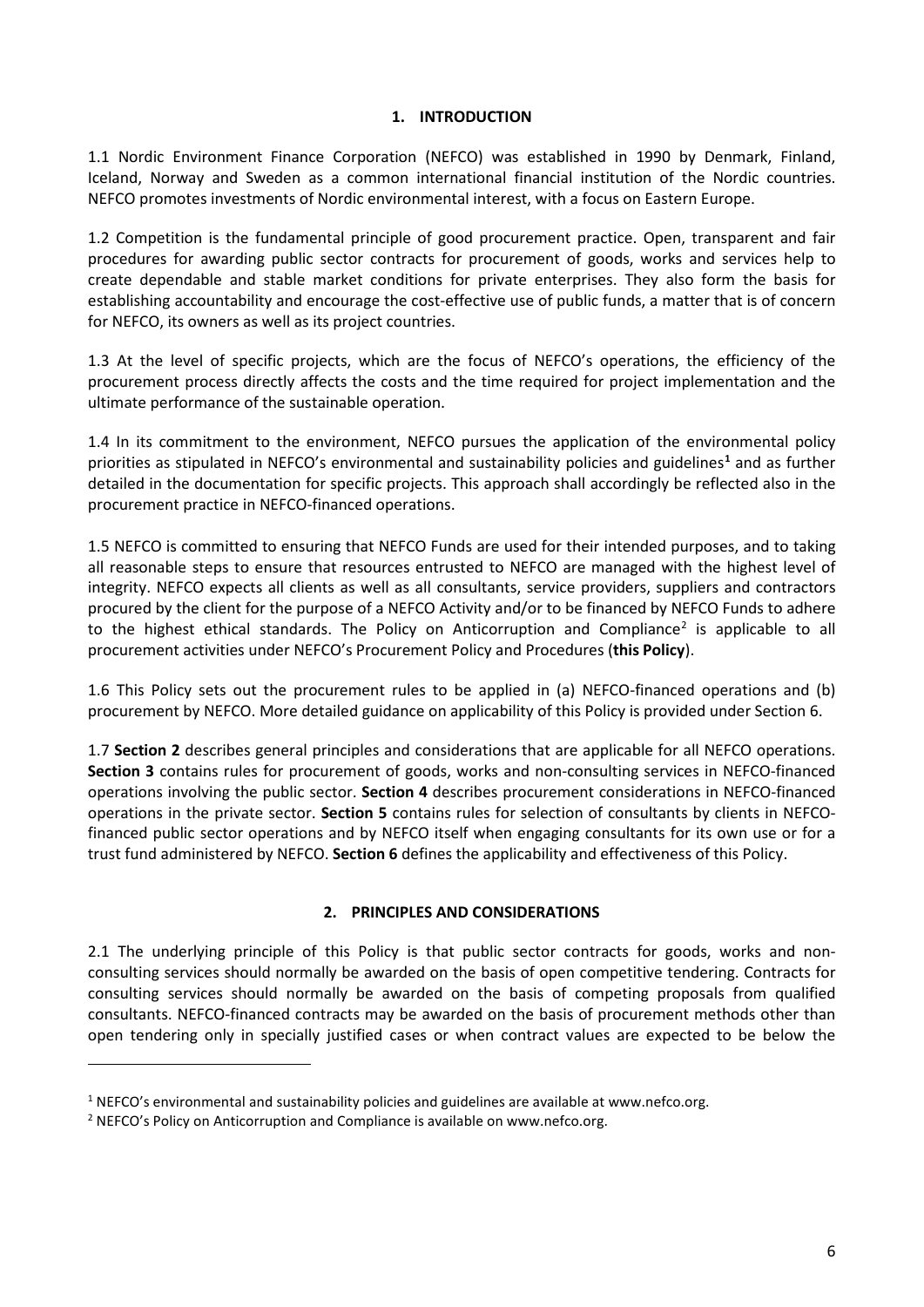prescribed thresholds for use of open tender procedures. The rules and practices for carrying out procurement should not discriminate or provide unfair advantages between foreign and local products, suppliers, contractors, service providers or consultants and the procedures should be transparent and fairly applied.

2.2 NEFCO works in close cooperation with other international financial institutions, and seeks to increase the flow of investments to its project countries by co-financing projects also with bilateral development agencies, export credit agencies and commercial entities. When projects are co-financed on a joint basis, this Policy will apply for co-financed contracts. However, in exceptional cases NEFCO may agree, on a case-by-case basis, to the application of a procurement policy of a co-financier, provided that NEFCO is satisfied that those alternative procedures are fair and transparent, generally in line with the key principles of this Policy and good international practice and that acceptable monitoring procedures are in place.

2.3 NEFCO's concerns for value for money through efficient, effective and economic use of resources, and the concern for sustainability, transparency, quality of results, contractual protection and timely completion cover the entire project even if NEFCO Funds are used to finance only a part of the project. NEFCO will only finance contracts that are an agreed part of a project and that have been awarded and executed in accordance with the agreed procedure for that project or contract.

# <span id="page-6-0"></span>**Eligibility**

2.4 NEFCO permits firms and individuals from all countries to offer goods, works and services, including consultancy services, for NEFCO-financed projects. Any conditions for contract award shall be limited to those that are essential to ensure the eligible firm's or individual's legal, financial, commercial and technical capability to fulfil the contract in question<sup>[3](#page-6-2)</sup>. Clients of NEFCO shall not exclude a firm or an individual from participation in a tender process or contract award for reasons unrelated to its capability to perform the contract in question, unless the firm or individual (a) has been declared, and remains, as at the relevant date, ineligible pursuant to a decision on debarment in accordance with NEFCO's Policy on Anticorruption and Compliance; (b) has a conflict of interest or an unfair competitive advantage; or (c) is prohibited under relevant national law from entering into commercial relations with the client, provided the prohibition relates to a Prohibited Practice, which had been determined through judicial or administrative proceedings with adequate due process acceptable to NEFCO.

## <span id="page-6-1"></span>**Sanctions**

1

2.5 Consistent with international law, the proceeds of NEFCO's loans, equity investments, guarantees or grants shall not be used for payment to persons or entities or for any import of goods, if such payment or import is prohibited by a decision of the United Nations Security Council taken under Chapter VII of the Charter of the United Nations or by any sanctions authority determined as relevant by NEFCO for a NEFCOfinanced project. Persons or entities, or suppliers, contractors or consultants offering goods, works, and/or services, or consultancy services, covered by such prohibition or sanction shall therefore not be eligible for the award of a NEFCO-financed contract.

<span id="page-6-2"></span><sup>3</sup> For conflict of interest see also Articles 3.27 - 3.29.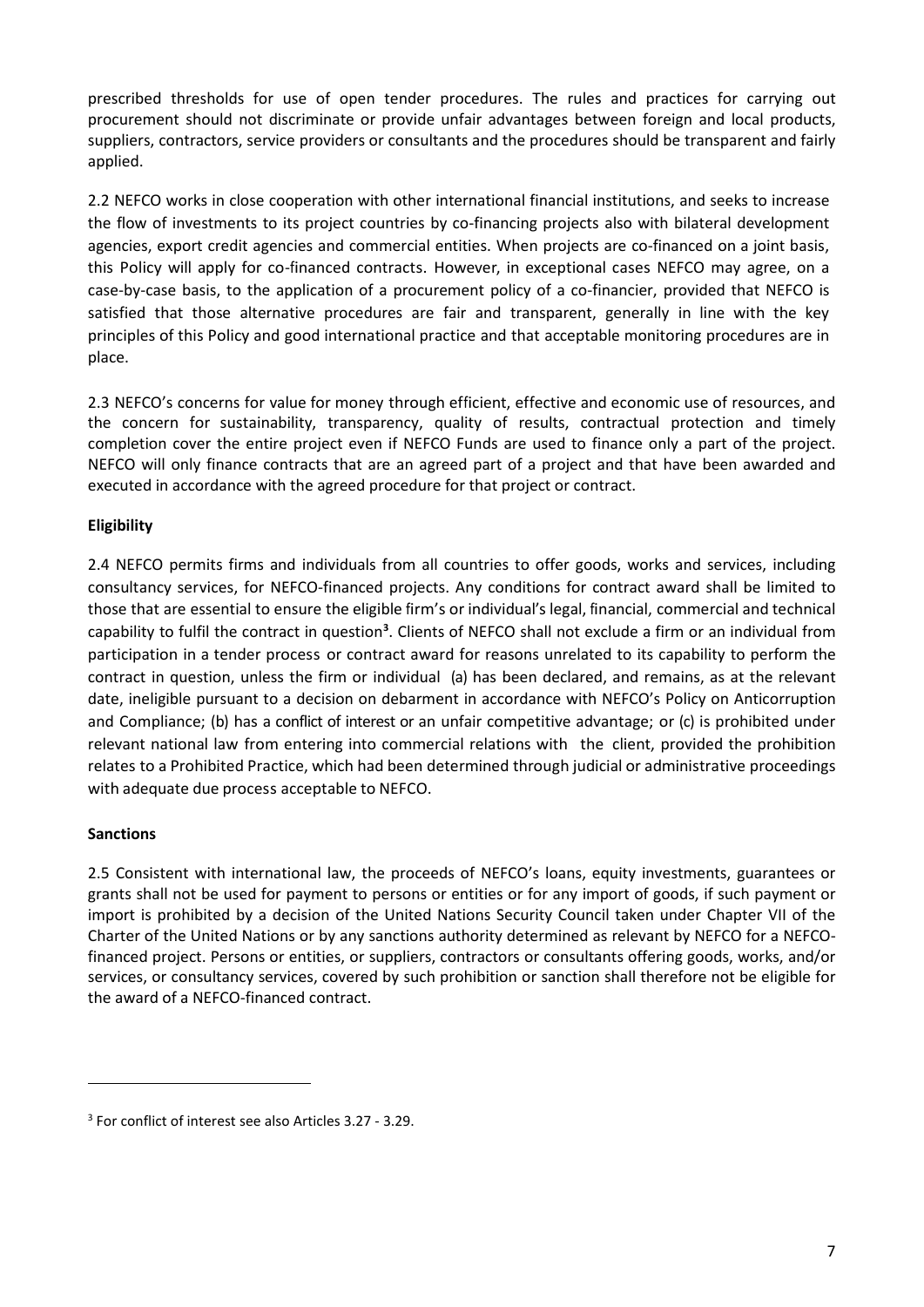## <span id="page-7-0"></span>**Client Responsibilities**

2.6 Clients are fully responsible for implementing NEFCO-financed projects, including all aspects of the procurement process from the planning stage through integrity due diligence of the winning tenderer to the award of contracts, as well as the administration and implementation of the contracts, including resolving claims and disputes. NEFCO reviews the procurement strategy and the relevant documentsin the procurement process and may advise and assist clients in the procurement process and the institutional development for specific projects, but NEFCO is not a party to the resulting contracts. The rights and obligations of the client vis-à-vis the tenderers for goods, works and services to be furnished for the project will be governed by the procurement documents issued by the client and by the subsequent contracts, and not by this Policy. When required by NEFCO, clients shall use electronic procurement portals mandated by NEFCO.

## <span id="page-7-1"></span>**Prohibited Practices**

2.7 NEFCO's Policy on Anticorruption and Compliance sets out the principles and obligations that apply to all NEFCO counterparties. The client shall promptly report to NEFCO any occurrence or suspected occurrence of a Prohibited Practice in the procurement, award or implementation of a NEFCO-financed contract, which shall be dealt with in accordance with the provisions of NEFCO's Policy on Anticorruption and Compliance and any other relevant provisions in NEFCO's legal framework. Suppliers, contractors and service providers selected pursuant to Section 3 (Procurement in Public Sector Operations), consultants selected pursuant to Section 5 (Procurement of Consultancy Services) and any sub-supplier, subcontractor or sub-consultant thereof as well as NEFCO's clients shall fully cooperate with NEFCO in any investigation into an alleged Prohibited Practice and shall permit NEFCO, or its representative, to inspect such of their accounts and records as may be relevant for such investigation and to have such records and accounts audited by the auditors appointed by NEFCO. Provisions to this effect are included in NEFCO's financing agreements with its clients, and the client shall ensure that relevant provisions to that effect are included in any NEFCO-financed contracts the client enters into.

2.8 Occurrence of a Prohibited Practice may lead to contractual, judicial or other measures, including the sanctions set out in the Policy on Anticorruption and Compliance. In case of any occurrence, or suspected occurrence, of a Prohibited Practice in a procurement process, NEFCO may withhold its no-objection until the matter has been investigated and concluded upon.

#### <span id="page-7-2"></span>**Procurement Related Complaints**

1

2.9 Participants in a procurement process governed by this Policy**[4](#page-7-3)** are entitled to a debriefing, which may be monitored by NEFCO, and to submit a procurement related complaint in accordance with NEFCO's procurement complaint procedures**[5](#page-7-4)** .

2.10 When a complaint regarding any aspect of a tender procedure is received by NEFCO in accordance with its procurement complaint procedures, NEFCO will ensure that the complaint is fully reviewed and that NEFCO's conclusion is communicated to the complainant and NEFCO's client. When a complaint is addressed to the client, the client will review and respond to the complaint.

<span id="page-7-3"></span><sup>4</sup> Excluding under other procurement arrangements agreed in accordance with Articles 2.2, 3.15, 3.16 or Section 4.

<span id="page-7-4"></span><sup>5</sup> Further guidance and form for procurement complaints are available on www.nefco.org.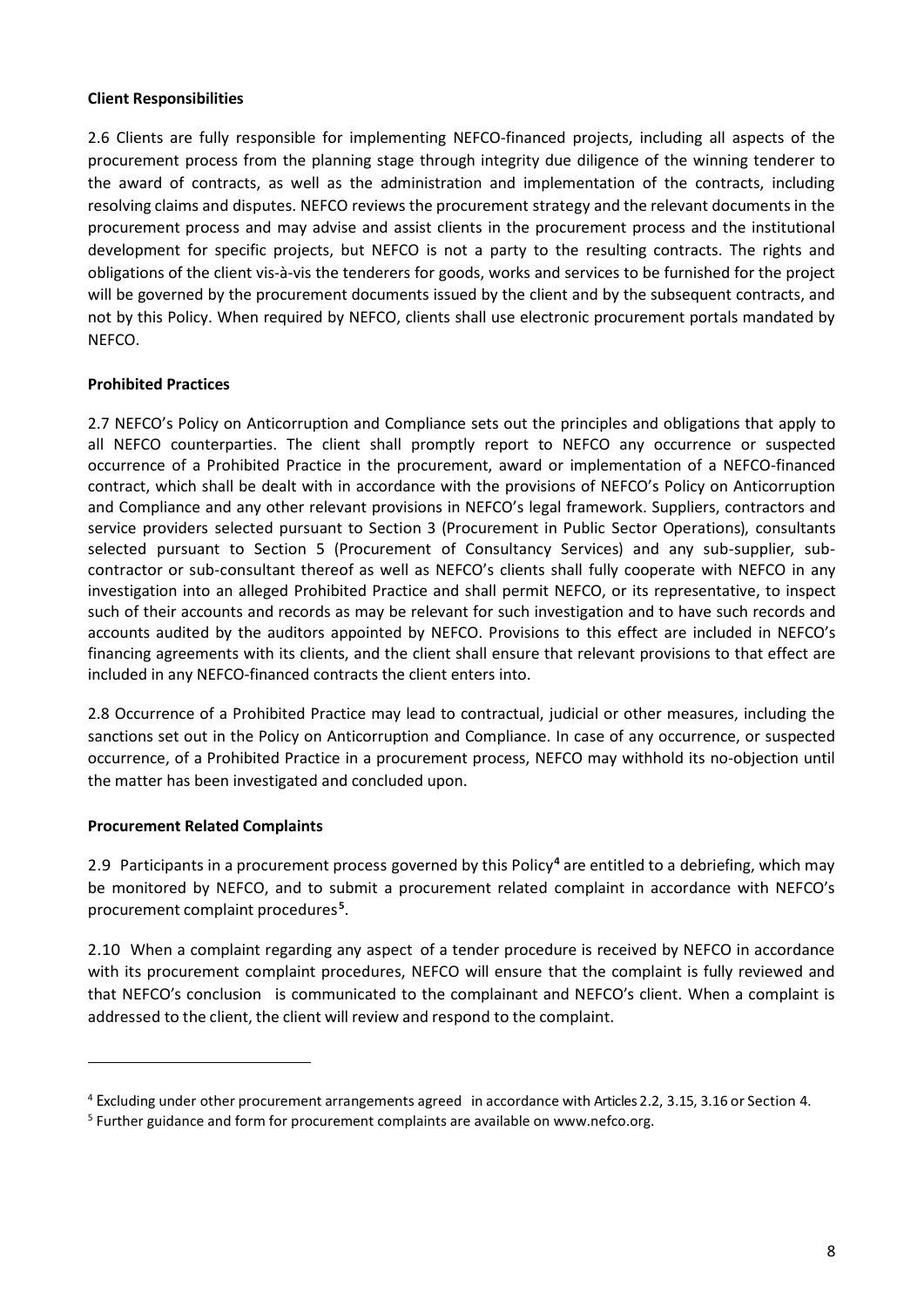#### <span id="page-8-0"></span>**Misprocurement**

2.11 If at any time in a procurement or consultancy selection process for a NEFCO-financed contract, even after award of contract, NEFCO finds that the procurement, selection, award, or administration of a contract, including any agreed modification or waiver of such contract, or handling of a procurement related complaint, has not been carried out materially in accordance with the agreed procedures, it will promptly inform the client and state the reasons for such determination. The contract may no longer be eligible for NEFCO financing and the outstanding portion of the financing allocated to the contract may be cancelled by NEFCO. If the client has proceeded to award such a contract after issuance of NEFCO's no-objection, NEFCO may declare the contract to be ineligible for financing if it determines that its no-objection was based on incomplete, inaccurate or misleading information furnished by the client about the procurement or contract administration process, or if it determines that the client or the successful tenderer has engaged in Prohibited Practices.

### **3. PROCUREMENT IN PUBLIC SECTOR OPERATIONS**

#### <span id="page-8-2"></span><span id="page-8-1"></span>**General**

-

3.1 Competition is the foundation for good procurement practice. In addition to sound economy and efficiency, the public sector requires transparency and accountability for the use of public funds. This affects the choice of the procurement method and the documentation and procedures that are used. Therefore NEFCO requires its public sector clients, in all appropriate cases, to obtain goods, works and nonconsulting services through Open Tendering procedures in accordance with the rules outlined in this Section 3. Other methods may be appropriate for special circumstances, depending on the nature and value of the goods, works or non-consulting services to be obtained, the required completion time and other considerations. All procurement methods other than Open Tendering shall be clearly justified, approved by NEFCO, and specified in the project documentation before starting the procedure.

## <span id="page-8-3"></span>**Applicability of this Policy**

3.2 For the purpose of this Policy, public sector operations are operations:

- (a) which are extended to or guaranteed by a project country; or
- (b) for utilities majority owned or controlled by national or local governments, or government agencies of a project country; or
- (c) which are extended to or guaranteed by national or local governments of a project country or for agencies and enterprises majority owned or controlled by any of them, other than such enterprises that in NEFCO's judgement are operating autonomously**[6](#page-8-4)** in a competitive market environment and are subject to bankruptcy or insolvency law.

<span id="page-8-4"></span><sup>&</sup>lt;sup>6</sup> Meaning that the enterprise in question is not subject to national public procurement law or similar provisions and follows, to NEFCO's satisfaction, sound procurement practices comparable to those described in Section 4 (Procurement in Private Sector Operations).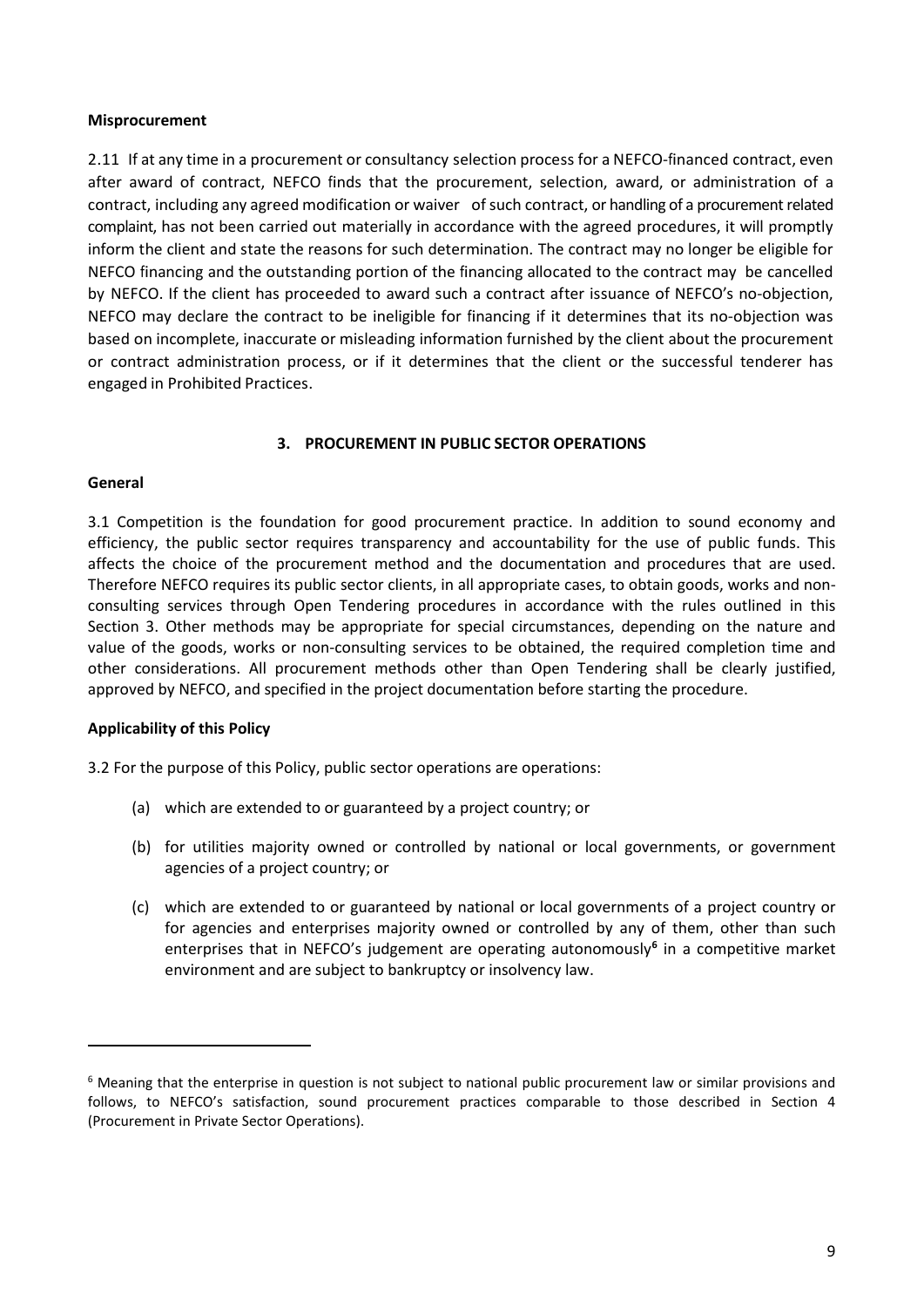3.3 The rules for procurement outlined in this Section 3 shall apply to all forms of acquisition of goods, works and non-consulting services<sup>[7](#page-9-3)</sup>, including, inter alia, purchase, hire-purchase, rental and leasing contracts.

## <span id="page-9-0"></span>**Procurement Process**

3.4 The normal process for public sector procurement involves the following steps:

- (a) procurement planning including a project implementation plan;
- (b) notification of opportunities for tendering;
- (c) prequalification when appropriate;
- (d) invitation to tender and issuance of tender documents;
- (e) submission of tenders, evaluation of tenders and contract award; and
- (f) contract implementation, administration and monitoring.

The extent of the process and the specific procedures to be followed for each step will depend on the used procurement method.

#### <span id="page-9-1"></span>**Procurement Planning**

3.5 Sound planning of procurement is crucial for efficient project implementation. The client shall elaborate a procurement plan defining the contracts for goods, works and non-consulting services to be procured, and for each contract, the cost estimate, proposed procurement method, source of funding and planned dates for main steps in the procurement procedures. NEFCO shall provide its no-objection to the procurement plan before any procurement begins. Possible adjustments and refinements to the procurement plan can be made subject to NEFCO's no-objection as needed throughout the duration of the project. Review and approval of the procurement plan by NEFCO is one of the essential steps for establishing the cost efficient use of the proceeds of the financing by NEFCO.

#### <span id="page-9-2"></span>**Notification**

1

3.6 After the procurement plan has been prepared and as early in the project cycle as possible, the client shall issue a General Procurement Notice that advises the business community about the nature of the project and business opportunities in it. This notice shall include the amount and purpose of NEFCO financing and the overall procurement plan, including:

- (a) the rules and procedures to be applied;
- (b) the goods, works and non-consulting services to be procured;
- (c) the expected timing; and

<span id="page-9-3"></span><sup>&</sup>lt;sup>7</sup> Rules applying to consulting services are described in Section 5 (Procurement of Consulting Services).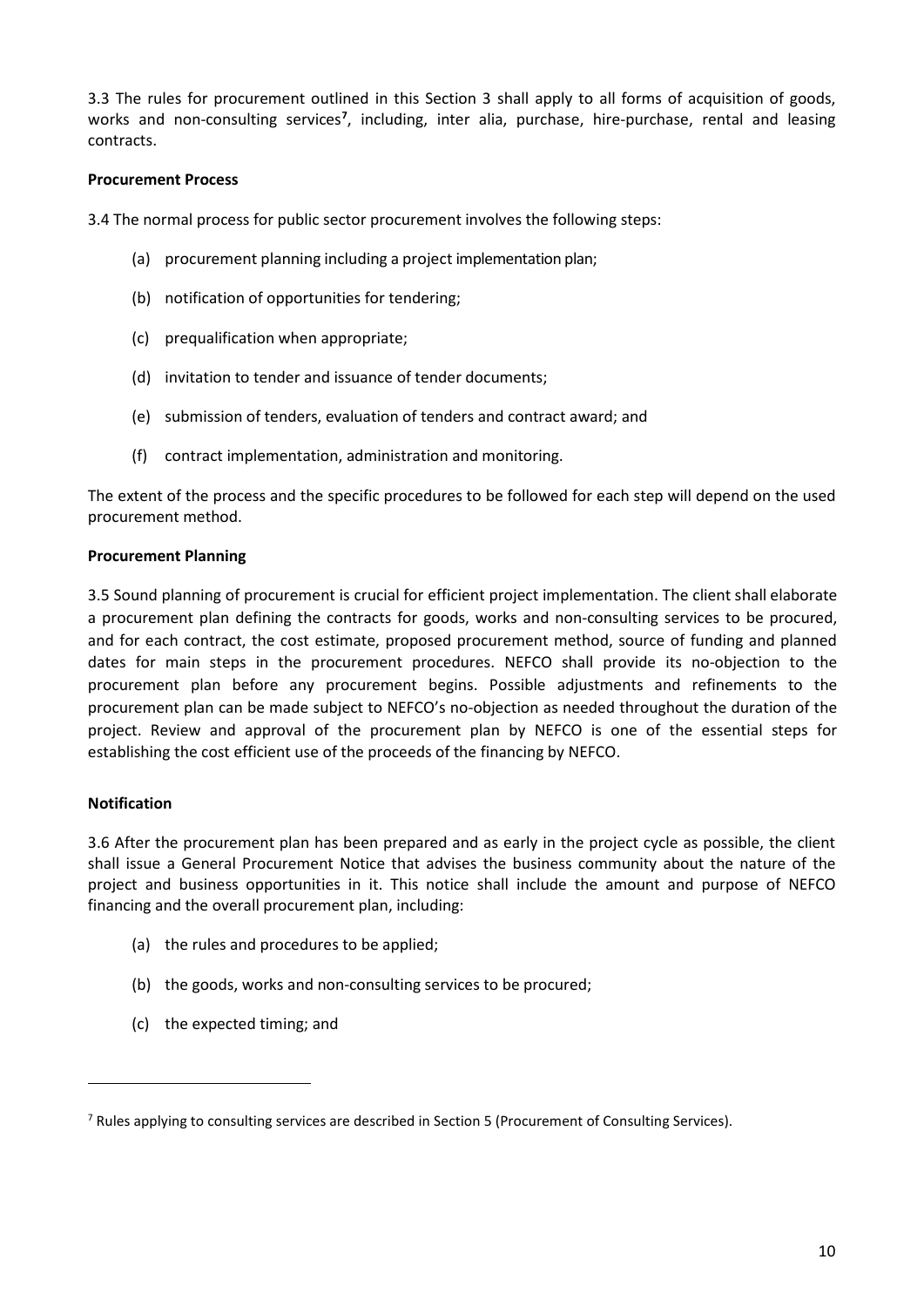(d) a name and contact address where to express interest and to obtain additional information.

The General Procurement Notice shall be published on the client's own website and official government procurement portal where available, in a newspaper with wide circulation in the client's country or in official gazettes and/or, when appropriate, in international trade publications. In addition, the notice shall be submitted to NEFCO which will arrange for publication of the notice in the procurement section of NEFCO's website to make potential tenderers aware of upcoming opportunities. The General Procurement Notice shall be updated at least annually and published as long as any substantial contracts for goods, works or non-consulting services remain to be procured. An invitation to tender shall not be published before the General Procurement Notice has been published.

# <span id="page-10-0"></span>**Advertising**

3.7 Open Tendering for individual contracts shall be advertised in the same media and manner as the General Procurement Notice. In order to facilitate the participation of suppliers and contractors in contracts, and the creation of joint ventures and consortia, the client shall upon request make available the list of potential tenderers that have formally obtained the tender documents and when prequalification is used, the list of prequalified entities.

# <span id="page-10-1"></span>**Open Tendering**

3.8 Open Tendering procedures are those procedures under which all interested tenderers are given adequate notification of contract requirements and all such tenderers are given an equal opportunity to submit a tender. It provides the greatest opportunity for competition and satisfies the requirement of economy and efficiency. The client shall give sufficient advance public notification of Open Tendering opportunities for the potential tenderers to determine their interest and to prepare and submit their tenders. In Open Tendering the award of contract requires that the offered goods, works or non-consulting services meet the specifications defined in the tender documents. Furthermore, the tender and the tenderer have to meet the criteria defined in the tender documents; the tender to be considered responsive and the tenderer to be qualified to perform the contract.

## <span id="page-10-2"></span>**Prequalification for Tenderers**

3.9 Clients shall when appropriate require potential tenderers to prequalify for e.g. large and complex contracts. In such cases all interested tenderers that meet the prequalification criteria shall be invited to submit a tender. The notification for prequalification and the evaluation procedure shall be consistent with those applicable for Open Tendering in this Policy. The list of prequalified and conditionally prequalified companies shall be advertised on NEFCO's website before the issuance of tender documents. The prequalification process shall be inclusive rather than exclusive.

## <span id="page-10-3"></span>**Two-stage Tendering**

3.10 Two-stage tendering procedures may be used in cases when it is not convenient to prepare complete technical specifications at an early stage for contracts for complex plants, works of a special nature or equipment subject to rapid technological advances. In a first stage interested tenderers are requested to submit un-priced technical proposals based on conceptual design or performance specifications. In the second stage complete technical proposals and priced tenders are requested based on tender documents elaborated according to additional findings of the first stage.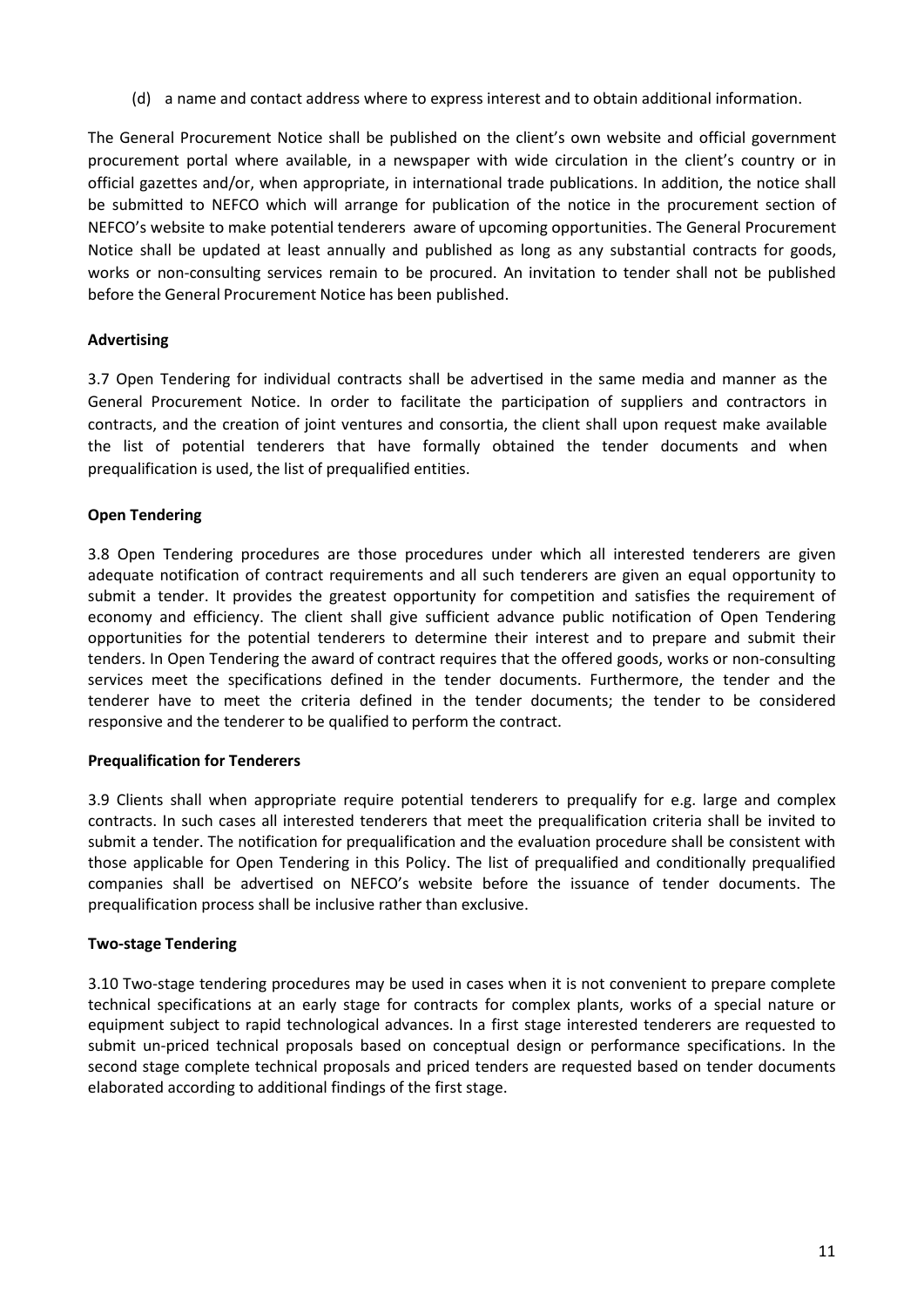## <span id="page-11-0"></span>**Thresholds**

3.11 Except as otherwise provided for in Articles 3.12 - 3.16, contracts shall be procured following Open Tendering, if their value is estimated to equal, or exceed **EUR 100,000** for goods, including related works, and non-consulting services, and **EUR 500,000** for works and supply and installation contracts. No procurement requirements shall be divided with the intent of reducing the value of the resulting contract(s) below these thresholds with the purpose of circumventing these rules. For goods, works, non-consulting services and supply and installation contracts below these threshold values, clients are encouraged to follow Open Tendering but may use other procedures provided for in this Policy.

## <span id="page-11-1"></span>**Other Procurement Methods and Procedures**

3.12 **Selective Tendering** procedures are similar to those for Open Tendering except that the client preselects qualified firms, who will be invited to submit tenders. Selective Tendering may be used for awarding contracts only where:

- (a) the required product or service is highly specialised and complex;
- (b) there are only a limited number of suppliers of the particular goods or non-consulting services needed;
- (c) other conditions limit the number of firms that are able to meet contract requirements.

In the above cases a client may, with NEFCO's prior written approval, invite tenders from a list of qualified firms, selected in a non-discriminatory manner. This list shall include foreign firms whenever possible.

## 3.13 **Direct Contracting** may be used where:

- (a) an extension of an existing contract, awarded in accordance with procedures acceptable to NEFCO, for additional goods, works or non-consulting services of a similar nature would clearly be economic and efficient and no substantial advantage could be expected or obtained by further competition;
- (b) there has been an unsatisfactory response to Open or Selective Tendering carried out in accordance with this Policy;
- (c) a product, works or service can only be provided by a single supplier or contractor because of exclusive capabilities, rights or availability of required products;
- (d) standardisation with existing equipment is determined to be important and justified, the number of new items are generally less than the existing number and compatible goods cannot be provided by other suppliers; or
- (e) it is a case of extreme urgency brought about by unforeseeable events not attributable to the procuring entity.

In the above cases a client may, with NEFCO's prior no-objection, invite a single firm to present its tender without prior public notification. Prior to NEFCO's no-objection to the signed contract the client shall submit to NEFCO the draft contract together with an appropriate justification demonstrating the basis upon which the contract represents value for money.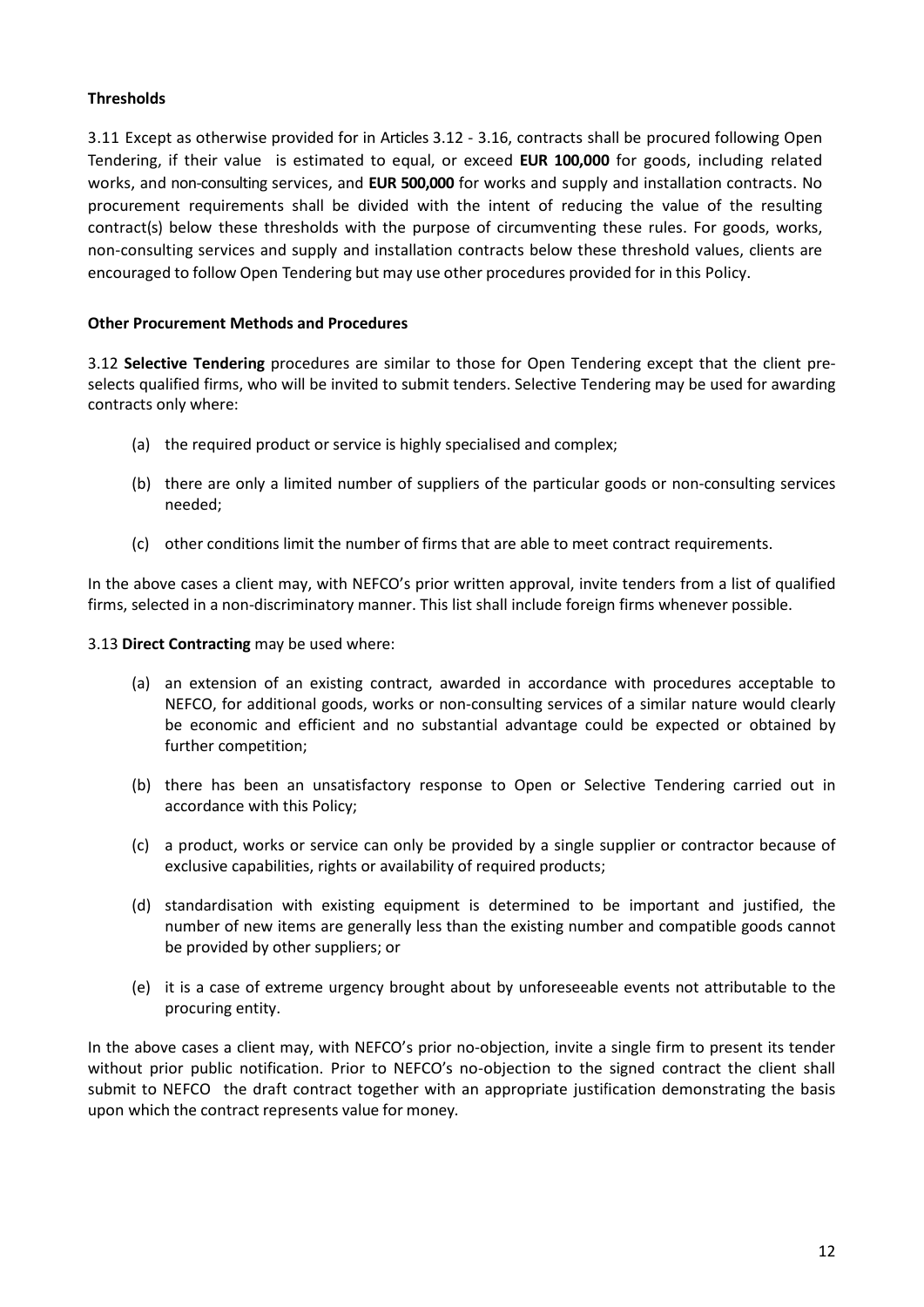3.14 **Shopping** procedures may be agreed to by NEFCO for contracts of a value **equal to or less than EUR 100,000** for (a) readily available off-the-shelf items; (b) standard specification goods; and (c) routine and other minor works. Shopping is a simplified form of competitive purchasing that only requires written price quotations from at least three suppliers, contractors or service providers, including foreign firms wherever possible.

3.15 **Tendering based on national procurement law** may be the most economic and efficient method of procuring goods, works or non-consulting services when: (a) contract values are small; (b) works are scattered geographically or spread over time; (c) the goods, works or non-consulting services are available locally at lower prices than from the international market; or (d) by their nature or scope the contracts are unlikely to attract foreign competition. The procedures applied must be acceptable to NEFCO and shall provide for adequate timely notification and fair competition in order to ensure value for money. Evaluation methodology, eligibility requirements and contract conditions shall be acceptable to NEFCO and shall be made known to all tenderers and applied fairly. Foreign firms shall be allowed to participate on equal terms. NEFCO may require the use of its recommended tender documents with adjustment for local provisions and publication of tender opportunities on its website. NEFCO may allow clients to use national electronic procurement platforms when acceptable to NEFCO.

3.16 **Utilities**, agencies and enterprises, defined as public sector entities under Articles 3.2(b) or 3.2(c), which have a significant degree of private ownership and control, are expected to follow Open Tendering. However, where such entities have adopted sound procurement rules and procedures, NEFCO may agree that such entities follow competitive procedures in accordance with their own rules provided such procedures are acceptable to NEFCO. To be acceptable for use in the procurement of NEFCO-financed contracts, the procedures of the entity should provide for adequate international notification, nondiscriminatory competition, transparent and fair evaluation procedures, verifiable compliance and independent complaints mechanisms, as well as fair and balanced contracts. NEFCO may request adjustments to the procedures to ensure compliance with the principles and considerations of this Policy.

## <span id="page-12-0"></span>**Tender Documents**

3.17 Tender documents are the basis for informing potential tenderers of the requirements they need to fulfil to supply specific goods or non-consulting services or to construct works and they must furnish all information necessary to enable tenderers to submit responsive tenders. Tender documents shall be drafted so as to permit and encourage international competition. They shall clearly define the scope of goods, works or non-consulting services to be supplied, the rights and obligations of the client and of the supplier, contractor or service provider, the conditions to be met in order for a tender to be declared responsive. They shall set out criteria to be met by the tenderer to be considered capable to fulfil the contract. Tender documents shall set out fair and non-discriminatory criteria for selecting the winning tender. The detail and complexity of the tender documents will vary according to the size and nature of the contract but generally they should include an invitation to tender, instructions to tenderers, the forms of tender, tender security requirements, qualification and evaluation criteria, the conditions of contract, advance payment guarantee and performance security requirements, technical specifications and drawings, schedule of requirements for the goods, works or non-consulting services, and the form of contract. Clients shall use NEFCO's recommended tender documents appropriate for each type of procurement.

3.18 **Evaluation Criteria**. The tender evaluation aims at identifying the most economically advantageous responsive tender. Tender documents shall specify the relevant factors to be considered in the tender evaluation in addition to the submitted tender price and the manner in which they will be applied for the purpose of determining the most economically advantageous tender. Factors which may be taken into consideration include, inter alia, the payment schedule, the time of completion of construction or delivery,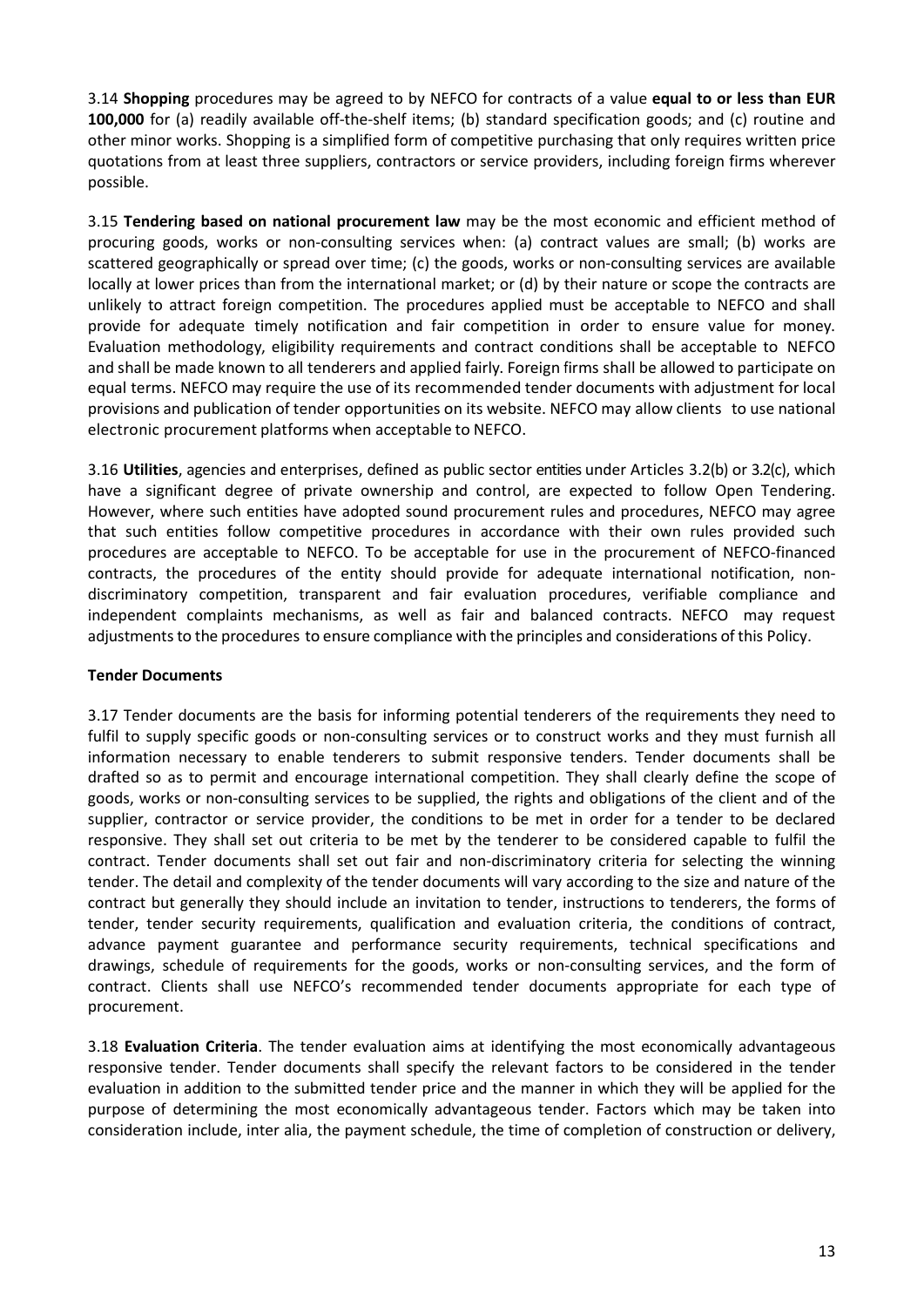the operating and maintenance costs or lifetime costs, the efficiency and compatibility of the equipment, performance and quality, environmental considerations and requirements, availability of service and spare parts and minor deviations or omissions, if any. The factors related to the subject matter, other than price to be used for determining the most economically advantageous tender shall be expressed in monetary terms or, where that is not possible for demonstrable reasons, given a relative weight in the evaluation provisions of the tender documents. The tender, which is the most economically advantageous tender, but not necessarily with the lowest submitted tender price, submitted by a qualified tenderer, shall be selected for award.

3.19 **Language**. Unless otherwise agreed with NEFCO, tender documentation, including all published procurement notices, shall be prepared and issued by the client in English. In the interest of broad competition as well as economy and efficiency, the client may prepare further sets, or parts, of the tender documentation in the local language in order to assist local firms in tendering. All documents required by NEFCO for review and notification purposes shall be submitted to NEFCO in English. In the event of a procurement complaint, NEFCO may require certified translations of the relevant documents which the client shall provide without delay. NEFCO will determine on the basis of such English language documentation whether procurement has been carried out in accordance with the agreed procedures.

3.20 **Standards and Specifications**. Specifications shall be based on relevant quality characteristics and/or performance requirements. Clients shall use international standards and specifications wherever these are available and appropriate. If particular national or other standards are used, the tender documents shall state that other standards that ensure equivalent or higher quality or performance than the specified standard would also be accepted. The use of brand names or other designations that would discriminate among suppliers shall be avoided. If they are necessary to clarify the nature of the product requirements, the tender documents shall state that other products of equivalent or higher quality would also be acceptable.

3.21 **Tender Prices**. Tender prices for the **supply of goods** shall be requested on the basis of relevant Incoterms, as agreed with NEFCO, provided that the evaluation ensures a fair and equal comparison between locally and foreign supplied goods. Tender prices for **works and non-consulting services** contracts may be requested inclusive of all duties, taxes and other levies. The evaluation and comparison of tenders shall be on this basis and the selected contractor would be responsible for all duties, taxes and levies in the performance of the contract.

3.22 **Currency**. Clients shall, with the written agreement of NEFCO, determine the currency or currencies in which the tender prices shall be quoted. The use of multiple currencies shall as a rule be avoided, but if permitted, tender prices shall, for the purpose of tender evaluation and comparison only, be converted to a single currency, selected by the client, using the selling (exchange) rates for the currencies of the tender quoted by an official source (such as the central bank) for similar transactions on a date 28 days before the deadline for submission of tenders, unless otherwise agreed with NEFCO, and specified in the tender documents. Payments under the contract will be made in the currency or currencies of the contract, unless otherwise agreed with NEFCO.

3.23 **Payment**. Payment terms and procedures shall be in accordance with the internationally accepted commercial practices applicable to the goods, works or non-consulting services in question. Contracts for supply of goods shall provide for full payment in accordance with the Incoterms used. For contracts involving installation and commissioning, a portion of the payment may be retained until the supplier or contractor has complied with all its obligations.

3.24 **Time Limits**. Prescribed time limits for preparation and submission of tenders shall be adequate for all tenderers to prepare and submit tenders. Generally not less than **40 days** from the publication of the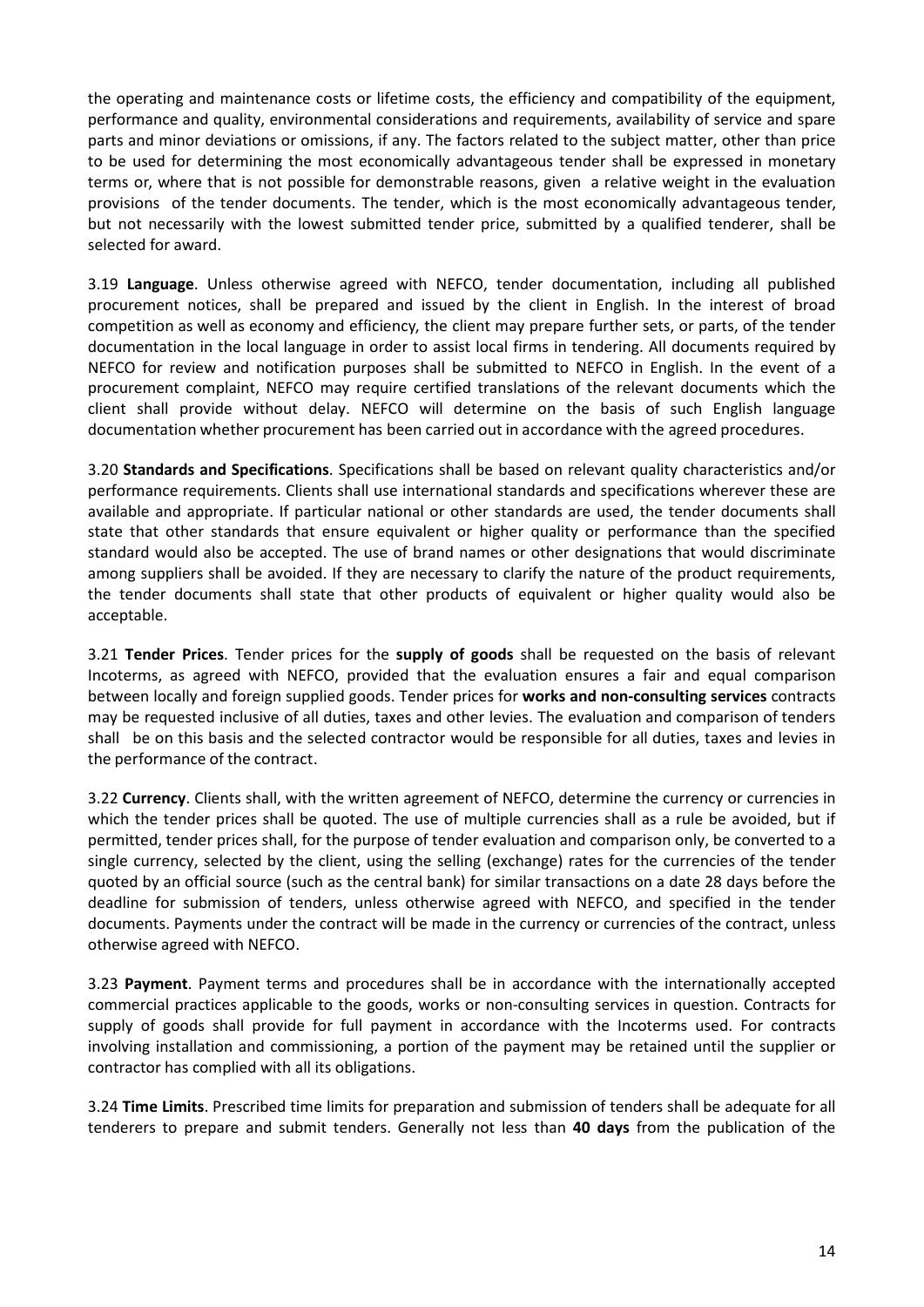invitation to tender or the availability of tender documents, whichever is later, should be allowed for the preparation and submission of tenders. For Open Tendering procedures using an electronic procurement platform, the period may be further reduced, with the written agreement of NEFCO. Tender validity periods and delivery dates shall be consistent with the client's reasonable requirements but shall not be used to discriminate against any potential tenderer. In exceptional cases it may be necessary to request tenderers to extend the validity of their tenders. In such cases tenderers shall not be allowed or required to change their tender and shall be free to reject the request without penalty. Where the tender is for a fixed price, provision must be made in the tender documents for the tender price of the successful tenderer to be adjusted for inflation**[8](#page-14-1)** up to the date of contract award, so as to mitigate the risk accruing to tenderers offering such an extension.

3.25 **Conditions of Contract**. The form of contract to be used shall be appropriate to the objectives and circumstances of the project. Contract conditions shall be drafted so as to allocate the risks associated with the contract fairly, with the primary aim of achieving the most economic price and efficient performance of the contract. The contract shall clearly define the scope of goods, works or non-consulting services to be supplied or performed, the rights and obligations of the client and of suppliers and contractors and should include, inter alia, appropriate provisions for guarantees of performance and warranties, time limits, liability and insurance, acceptance, payment terms and procedures, price adjustment (where appropriate), liquidated damages and bonuses, handling of changes and claims, audit rights, ethical standards, force majeure, termination, settlement of disputes and governing law. Wherever required by NEFCO, standard forms of contract incorporating generally accepted international conditions shall be used.

3.26 Nothing in the tender documents shall be designed to restrict competition or offer an unfair competitive advantage to a tenderer. Clients shall not provide to any potential supplier or contractor information regarding a specific procurement which would have the effect of providing an unfair competitive advantage and/or reducing or precluding competition. All amendments and clarifications to tender documents shall be made available to all participants that have requested or obtained tender documents directly from the client.

## <span id="page-14-0"></span>**Conflict of Interest**

1

3.27 This Policy requires that a firm participating in a procurement process under a NEFCO-financed public sector project shall not have a conflict of interest. Any firm found to have a conflict of interest shall be ineligible for award of contract. In this respect, a tenderer may submit only one tender or participate as a joint venture partner or consortium member in only one tender for each contract. Submission or participation by a tenderer in more than one tender for a contract will result in the rejection of all tenders for that contract in which the party is involved. For the purpose of this Article, a subcontractor is not deemed to be participating in a tender. A firm shall also be considered to have a conflict of interest in a procurement process if such firm (including its personnel) has a close business, family or other relationship with the client or a professional staff of the client (or of the project implementing agency, or of a recipient of a part of the NEFCO Funds) who: (i) are directly or indirectly involved in the preparation of the tender documents or specifications of the contract, and/or the tender evaluation process of such contract; or (ii) would be involved in the implementation or supervision of such contract, unless the conflict stemming from such relationship has been resolved in a manner acceptable to NEFCO throughout the procurement process and execution of the contract.

<span id="page-14-1"></span><sup>&</sup>lt;sup>8</sup> An appropriate and official index, such as the official cost of living index in a country, expressed in the currency of the tender, must be used.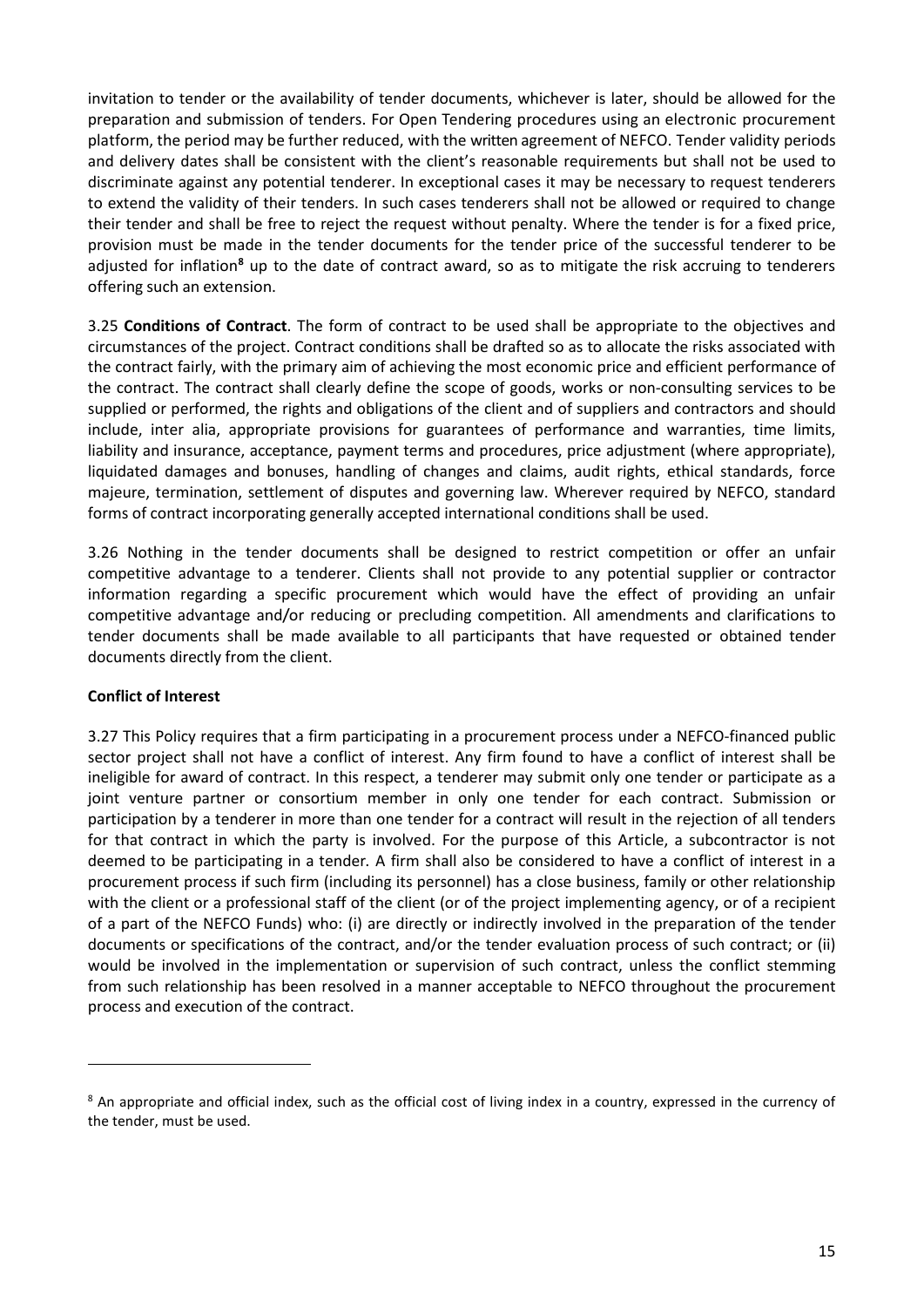3.28 No affiliate of the client, or of a procurement agent engaged by the client, shall be eligible for contract award unless it can be demonstrated that there is not a significant degree of common ownership, influence or control amongst the client or the client's agent and the affiliate.

3.29 Where a firm, its affiliates or parent company, in addition to consulting, also has the capability to manufacture or supply goods or to provide works, that firm, its affiliates or parent company cannot be a supplier of goods or works on a project for which it provides or has provided consulting services directly related to the contract in question, unless it can be demonstrated that there is not a significant degree of common ownership, influence or control or that the involvement does not provide the firm with an unfair competitive advantage.

# <span id="page-15-0"></span>**Tender Opening**

3.30 Tenders shall be received and opened under procedures and conditions guaranteeing the regularity of the opening as well as the availability of information from the opening. The time and place for the opening, and any information announced at the tender opening shall be strictly in accordance with the relevant provisions contained in the tender documents. Tenders shall be opened in the presence of tenderers who wish to attend or their representatives. If an electronic procurement platform is used the procedures shall provide an equivalent level of transparency as described in this Article. The client shall maintain a complete record of the tender opening, which shall be copied to NEFCO directly after tender opening. Tenders received after the stipulated deadline for the submission of tenders shall be returned unopened to the tenderer.

# <span id="page-15-1"></span>**Tender Evaluation and Contract Award**

3.31 When competitive procedures are used, the client shall evaluate and compare tenders only on the basis of the evaluation criteria set out in the tender documents. The tender evaluation process shall be confidential but the result of the evaluation and a summary of the evaluation, once completed, shall be made available to all tenderers at the same time. Contracts should be awarded within the period of tender validity to the tenderer whose tender has been determined as being substantially responsive and, in terms of the specific evaluation criteria set forth in the tender documentation, is determined as the most economically advantageous tender and who has been determined to be fully capable of undertaking the contract. Tenderers shall not be allowed or asked to change their tender or required to accept new conditions during evaluation or as a condition of award<sup>[9](#page-15-2)</sup>. The terms and conditions of the contract shall not, without NEFCO's no-objection, materially differ from those on which tenders were invited. In the event that a tender is identified during the evaluation process as being considered as abnormally low and the tenderer is subsequently unable to demonstrate beyond reasonable doubt through a clarification process its capability to perform the contract for the offered price, the tender may be rejected subject to prior noobjection by NEFCO.

3.32 The client shall submit to NEFCO, in the required format, a report containing the results of the tender evaluation, including the integrity due diligence carried out by the client on the winning tenderer, and a recommendation for the award of the contract. NEFCO will review the findings and recommendations as the final step in establishing the eligibility of the contract for NEFCO financing**[10](#page-15-3)**.

<span id="page-15-2"></span> $9$  Tenderers are allowed to correct minor clerical or mathematical errors.

<span id="page-15-3"></span><sup>&</sup>lt;sup>10</sup> See Article 3.39.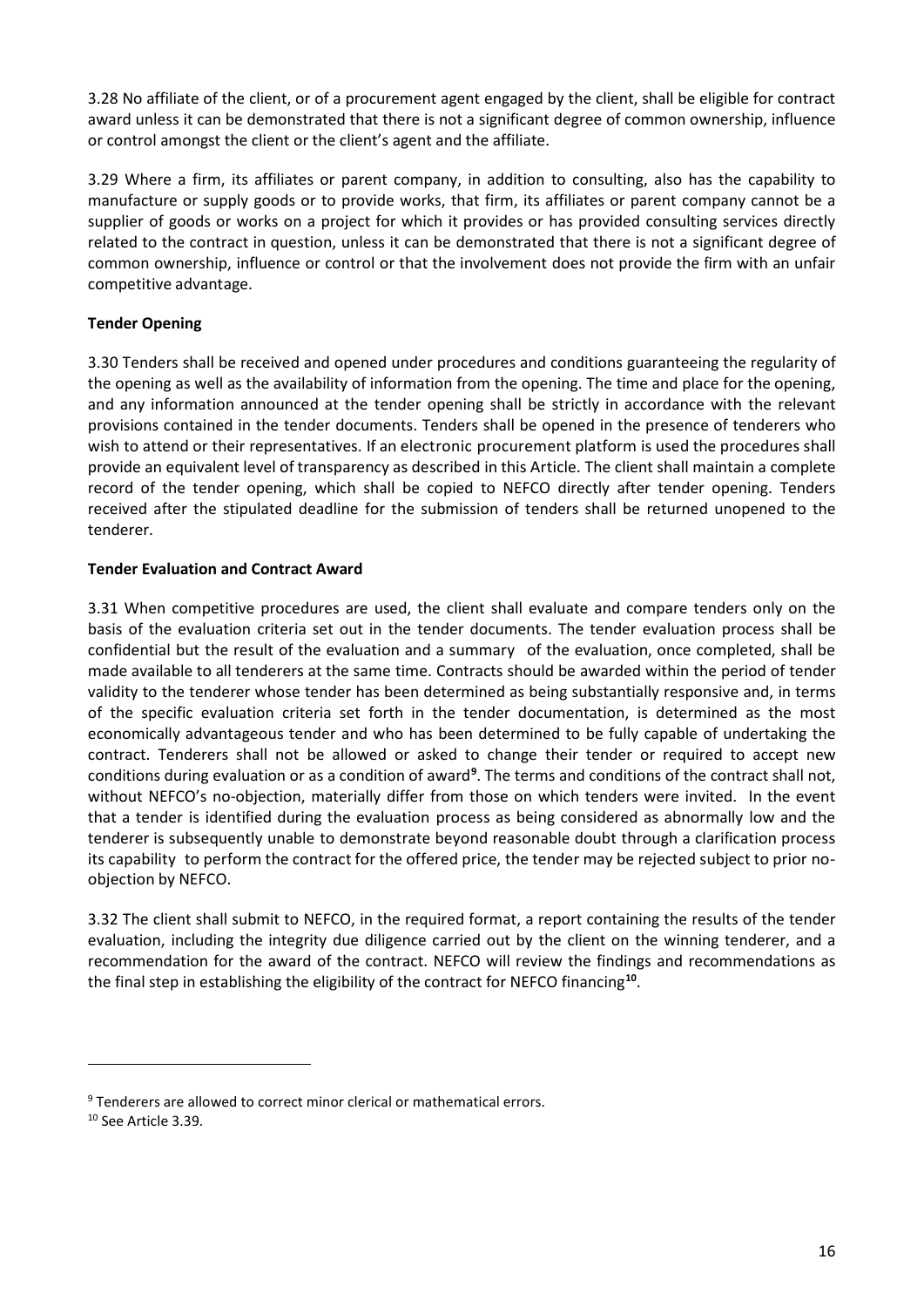## <span id="page-16-0"></span>**Rejection of All Tenders**

3.33 Rejection of all tenders is justified when none of the tenders are substantially responsive, or no tenderer meets the specified qualification criteria, or the tender price of the lowest evaluated tender is substantially higher than the available budget. If all tenders are rejected, the client shall review the causes justifying the rejection of all tenders and make appropriate revisions to the tender documents**[11](#page-16-4)** before reinviting tenders.

3.34 If the lowest evaluated, and substantially responsive, tender exceeds the available budget, the client may negotiate with the lowest evaluated tenderer to try to obtain a satisfactory contract through a reduction in the scope and/or a reallocation of risk and responsibility which can be reflected in a reduction of the contract price. However, as a rule NEFCO will require retendering in case of substantial reduction in the scope or modification to the tender documents.

3.35 NEFCO's prior no-objection shall be obtained before rejecting all tenders, soliciting new tenders, or entering into negotiations with the lowest evaluated tenderer.

### <span id="page-16-1"></span>**Advance Contracting**

3.36 In some cases it may be advantageous for the client to initiate the procurement process and to sign a contract with a supplier or contractor before the signing of the related financing documents with NEFCO. Clients undertake such advance contracting at their own risk and NEFCO's no-objection given to the procurement procedures, documents or the proposal for award does not commit NEFCO to make financing available for the project. All procurement procedures shall be consistent with this Policy in order for any contracts to be eligible for NEFCO financing.

### <span id="page-16-2"></span>**Contract Administration**

-

3.37 The client shall administer contracts with due diligence and shall monitor and periodically report to NEFCO on the performance and progress of the contracts.

3.38 Before agreeing to any modification or waiver of the terms and conditions of a contract or granting an extension of the stipulated time for performance (except in cases of extreme urgency brought about by unforeseeable events not attributable to the procuring entity), the client shall obtain NEFCO's no-objection to the proposed modification, waiver or extension. Change or variation orders made in accordance with the terms and conditions of the contract shall be subject to NEFCO's review before a no-objection can be given for disbursement.

#### <span id="page-16-3"></span>**Procurement Monitoring and NEFCO Review**

3.39 As an integral part of their project implementation responsibilities, clients are required to prepare and maintain documents and records pertaining to the procurement process and the administration and implementation of contracts for the purpose of NEFCO's review. NEFCO's review of the procurement and contract administration processes will focus on critical steps that are necessary to ensure eligibility of the contract for NEFCO financing, in particular the procurement plan, the tender documents, the tender evaluation and contract award recommendations, and changes and claims during the execution of the

<span id="page-16-4"></span> $11$  Such revisions may relate to the scope or conditions of contract, or minimum qualification criteria, or the design and specifications, etc. or a combination thereof.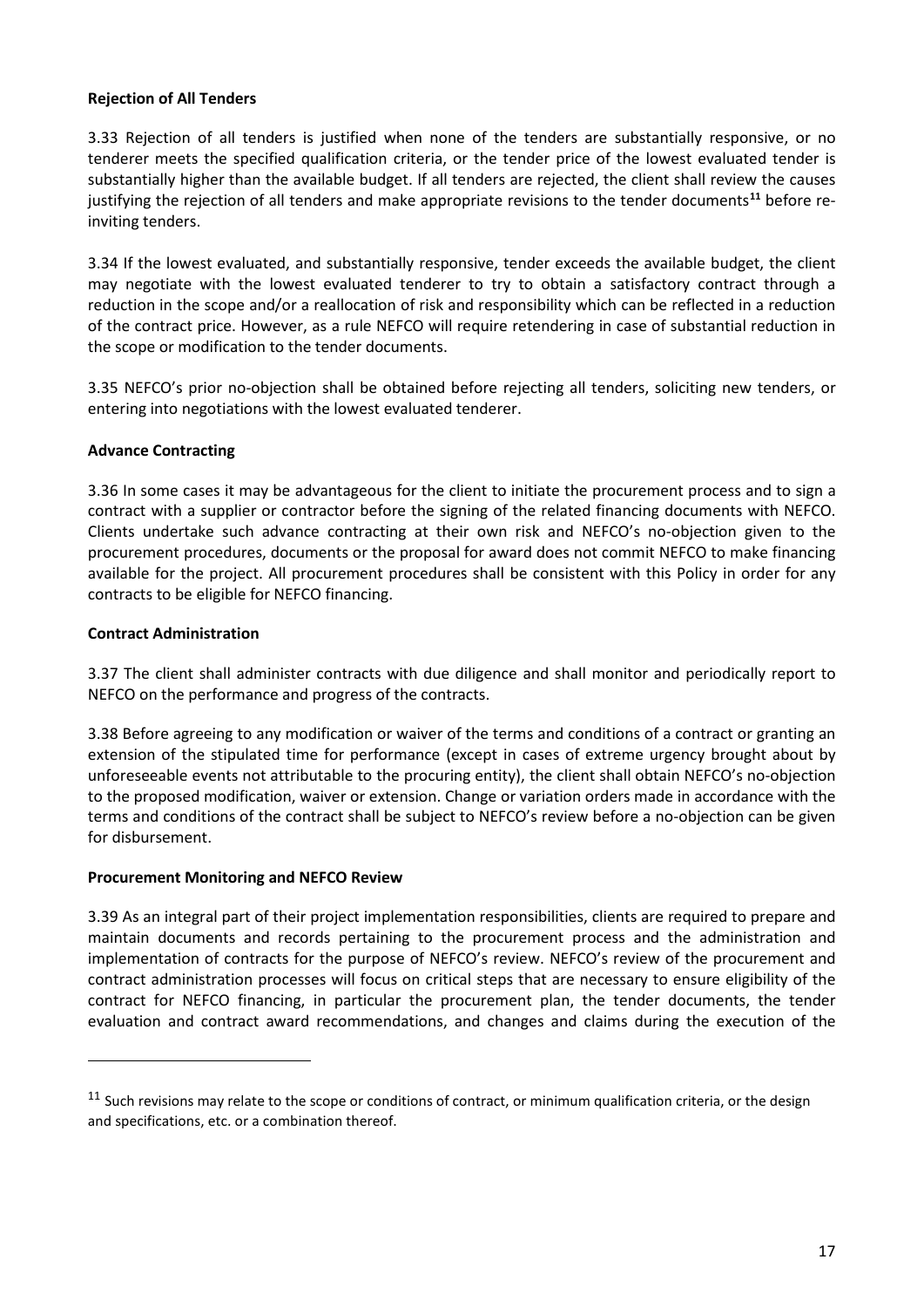contract. Review and approval of the procurement plan by NEFCO is one of the essential steps for establishing the use of the proceeds of the loan and/or investment grant.

3.40 The client shall make such modifications in the procurement documents and/or reports as NEFCO may request. The approved documents or reports shall not be changed without NEFCO's prior no-objection.

3.41 All contracts to be procured following Open Tendering shall normally be subject to NEFCO's prior review. The procurement plan agreed for the project will determine which contracts are subject to post review, if any. NEFCO may also initiate reviews of procurements and contracts.

3.42 For all contracts which are **subject to NEFCO's prior review** process the following will apply as a minimum:

- (a) prior to an invitation to tender, the client shall submit the complete tender documents to NEFCO for its review and no-objection;
- (b) prior to finalising a contract award, the client shall submit to NEFCO for its review and noobjection a detailed tender evaluation report setting forth the specific reasons on which the recommendation to award the contract is based;
- (c) prior to signing, the client shall submit the draft contract to NEFCO for its review and noobjection;
- (d) one copy of the signed contract shall be furnished to NEFCO immediately upon signature of such contract; and
- (e) any other information that NEFCO may request shall be submitted.

3.43 For contracts **not subject to NEFCO's prior review[12](#page-17-1)**, immediately upon signing of the contract the client shall furnish to NEFCO a copy of the signed contract, together with the tender evaluation report.

<span id="page-17-0"></span>3.44 NEFCO will on a periodical basis publish a list of contracts awarded, the name and nationality of the entities to which contracts have been awarded and the contract prices.

## **4. PROCUREMENT IN PRIVATE SECTOR OPERATIONS**

4.1 NEFCO's requirement for the appropriate use of NEFCO Funds and for economy and efficiency apply equally to its public sector operations and to its private sector operations. Private sector enterprises often meet these concerns by following established commercial practices other than formal Open Tendering for their procurement. Nevertheless, wherever appropriate, NEFCO will encourage the use of competitive tendering methods by its private sector clients, particularly for large contracts.

4.2 NEFCO will satisfy itself that private sector clients use appropriate procurement methods which ensure a sound selection of goods and services at fair market prices and that they are making their capital investments in an environmentally sound and cost effective manner. Careful procurement planning that takes into account the particular needs of the enterprise is essential for NEFCO's evaluation and agreement.

<span id="page-17-1"></span> $12$  For example, if NEFCO has agreed to application of national public procurement laws and regulations.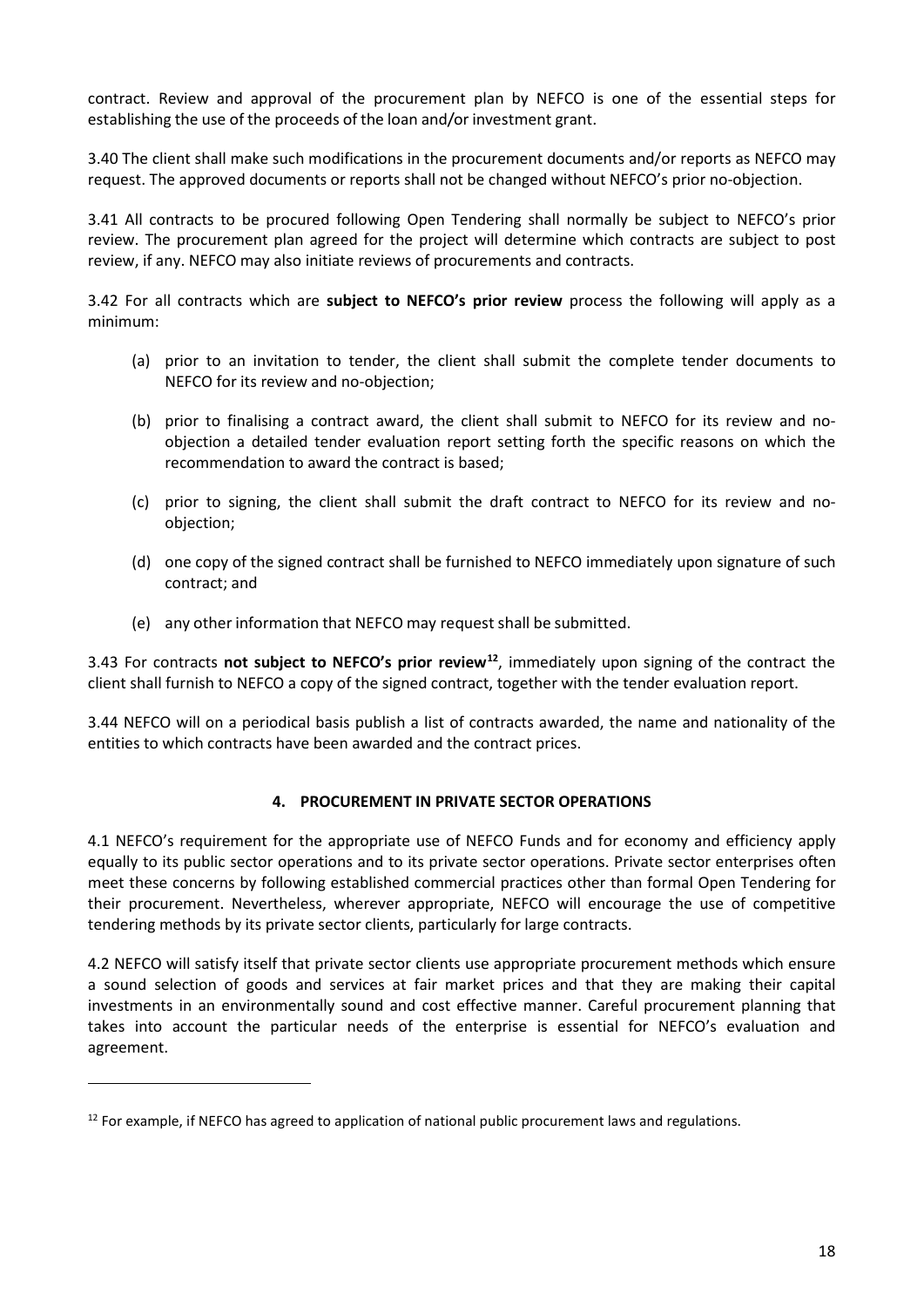4.3 Contracts awarded by private sector clients should be negotiated on an arm's length basis and be in the best financial interest of the client as distinct from the sponsors. Where a shareholder of the client or one of its affiliates, including parent companies and affiliates of such parent companies, is also a supplier or contractor to the project, NEFCO will satisfy itself that the costs are in line with current market prices and the original cost estimates, and that the contract conditions are fair and reasonable. NEFCO will not finance costs that exceed market levels.

4.4 Where NEFCO is financing private operators of a public concession, tendering procedures acceptable to NEFCO should be followed for the selection of the concessionaire.

4.5 Where NEFCO provides funds to a financial intermediary to finance sub-loans to private beneficiaries such as small and medium sized enterprises, the procurement under the sub-loan shall be undertaken by the respective beneficiaries in accordance with normal procurement practices for private sector operations acceptable to NEFCO. Where sub-loans are made to public sector beneficiaries, the procurement under the sub-loans may be carried out in accordance with Article 3.15**[13](#page-18-3)** of this Policy or, where NEFCO does not have a legal agreement with the final beneficiary, the applicable national public procurement laws and regulations.

4.6 In case grants in private sector operations are funded through **trust funds** administered by NEFCO, the rules in Sections 3 or 5 shall be followed, to the extent that they do not conflict with agreements reached with the donors of such funds.

## **5. PROCUREMENT OF CONSULTING SERVICES**

#### <span id="page-18-1"></span><span id="page-18-0"></span>**General**

1

5.1 NEFCO and its clients engage consultants to provide a wide range of expert advice and consulting services in connection with their operations and management responsibilities. The main concern when procuring consultants should be the quality of the services that are provided. The procedures for selecting consultants and contracting consulting services shall be flexible and transparent to ensure that assignments can be efficiently executed with high standards of performance, while at the same time providing the necessary accountability. The procedures described in this Section 5 shall be followed for consulting contracts to be financed with the proceeds of NEFCO Funds under public sector operations and for contracts with consultants engaged directly by NEFCO for a NEFCO Activity. When required by NEFCO, clients shall use the electronic procurement portal specified by NEFCO.

## <span id="page-18-2"></span>**Consultant Selection Process**

5.2 The selection process for consultants normally involves the following steps:

- (a) preparing terms of reference (ToR) that define the scope and objectives of the proposed assignment, including any anticipated follow-on services and/or extensions, determining the selection method to be followed and preparing cost estimate for the services;
- (b) identifying, through invitation for expressions of interest or otherwise, consultants that are interested and qualified to perform the required services and preparing a shortlist of such consultants;

<span id="page-18-3"></span><sup>&</sup>lt;sup>13</sup> See Article 3.15 (Tendering based on national procurement law).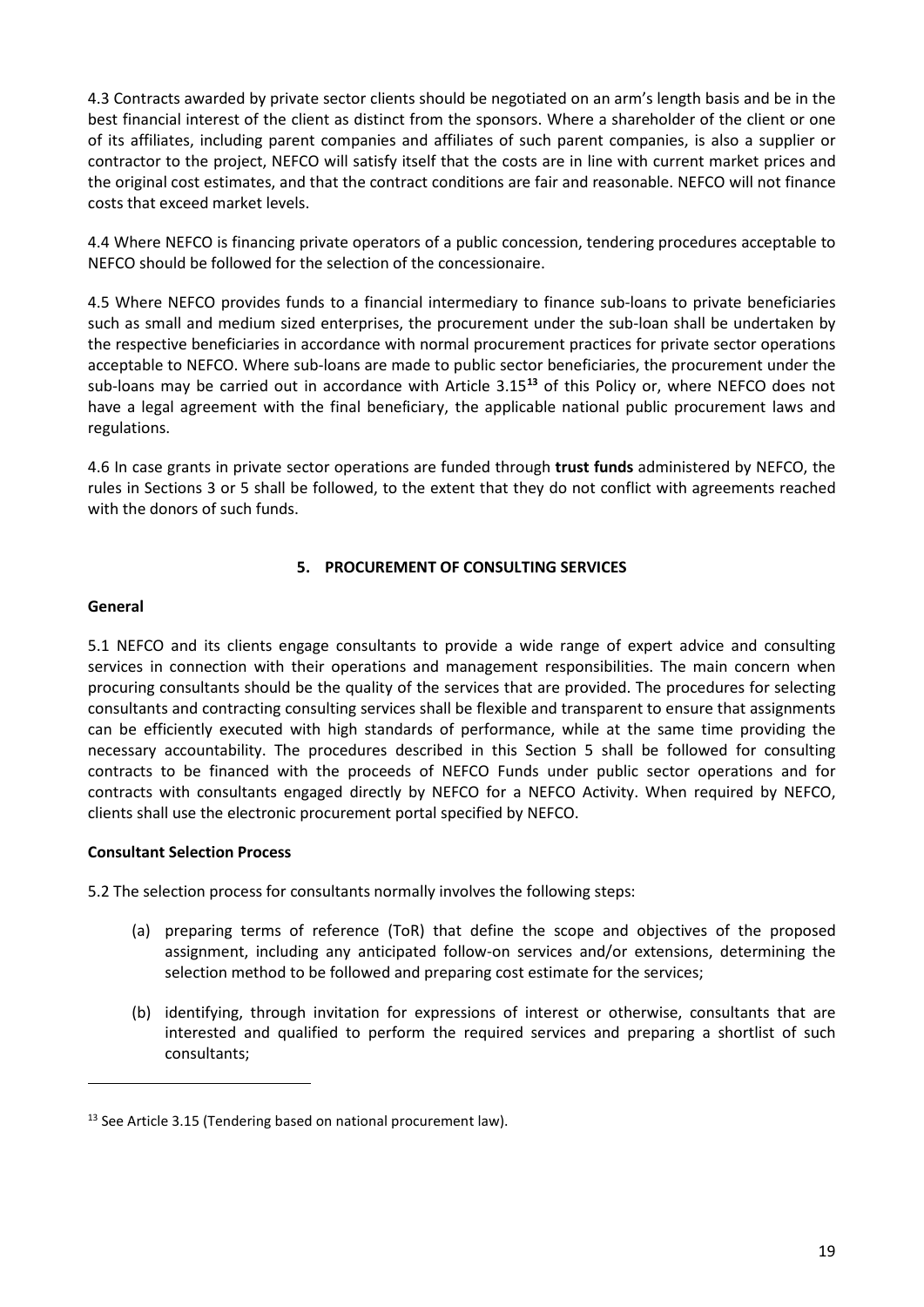- (c) preparing request for proposals and issuing it to the shortlisted consultants;
- (d) selecting the consultant in accordance with procedures outlined in Articles 5.3 and 5.4;
- (e) negotiating a contract with the selected consultant; and
- (f) contract administration.

5.3 Consultants shall be selected as follows:

1

- (a) **Direct selection**: for low value contracts estimated to cost **less than EUR 75,000** (including any foreseeable follow-on services), a qualified consultant may, subject to NEFCO's no-objection, be contracted directly, without the requirement to select the consultant competitively, and a contract negotiated with the selected consultant.
- (b) **Selection from a shortlist**: for contracts with an estimated value of **EUR 75,000 or more** and **less than EUR 150,000**, a shortlist of qualified consultants shall be prepared. The selection of the preferred consultant shall be based on evaluation of the shortlisted consultants' technical and financial proposal. Should the contract negotiations with the preferred consultant fail, the second ranked consultant may be invited to contract negotiations.
- (c) **Single stage open competitive selection**: for contracts with consultants that are estimated to cost **EUR 150,000 or more** (including any foreseeable follow on services), a procurement notice soliciting responses from qualified consultants shall be published in the procurement section of NEFCO's website and/or an electronic procurement portal or client's website, as determined by NEFCO. The procurement notice shall include the scope, methodology and objectives of the assignment and the evaluation criteria for the award of the contract. The evaluation of the responses submitted shall be made on the basis of the criteria outlined in the procurement notice and the rationale for the choice shall be recorded.
- (d) **Two stage open competitive selection**: when deemed appropriate and for services that are complex or of special nature, where the objectives (what) can be established but the scope and methodology (how) to achieve the objectives cannot be defined by the client, as determined by NEFCO, a two stage open competitive selection processshall be applied**[14](#page-19-0)**.

In a two stage open competitive selection process a procurement notice soliciting expressions of interest from qualified consultants shall be published in the procurement section of NEFCO's website and/or an electronic procurement portal or client's website, as determined by NEFCO. The procurement notice shall include the objectives of the assignment and the criteria for the shortlisting of qualified consultants. The rationale for the inclusion in the shortlist shall be recorded.

The shortlisted consultants shall be requested to submit proposals. The request to submit proposals shall include the objectives of the assignment and the evaluation criteria for the award of the contract. The evaluation of the proposals that shall include the scope and methodology shall be made on the basis of the criteria outlined in the request for proposal and the rationale for the choice shall be recorded.

<span id="page-19-0"></span> $14$  Examples of assignments for two stage open competitive selection may include conceptual design, complex IT services or framework agreements.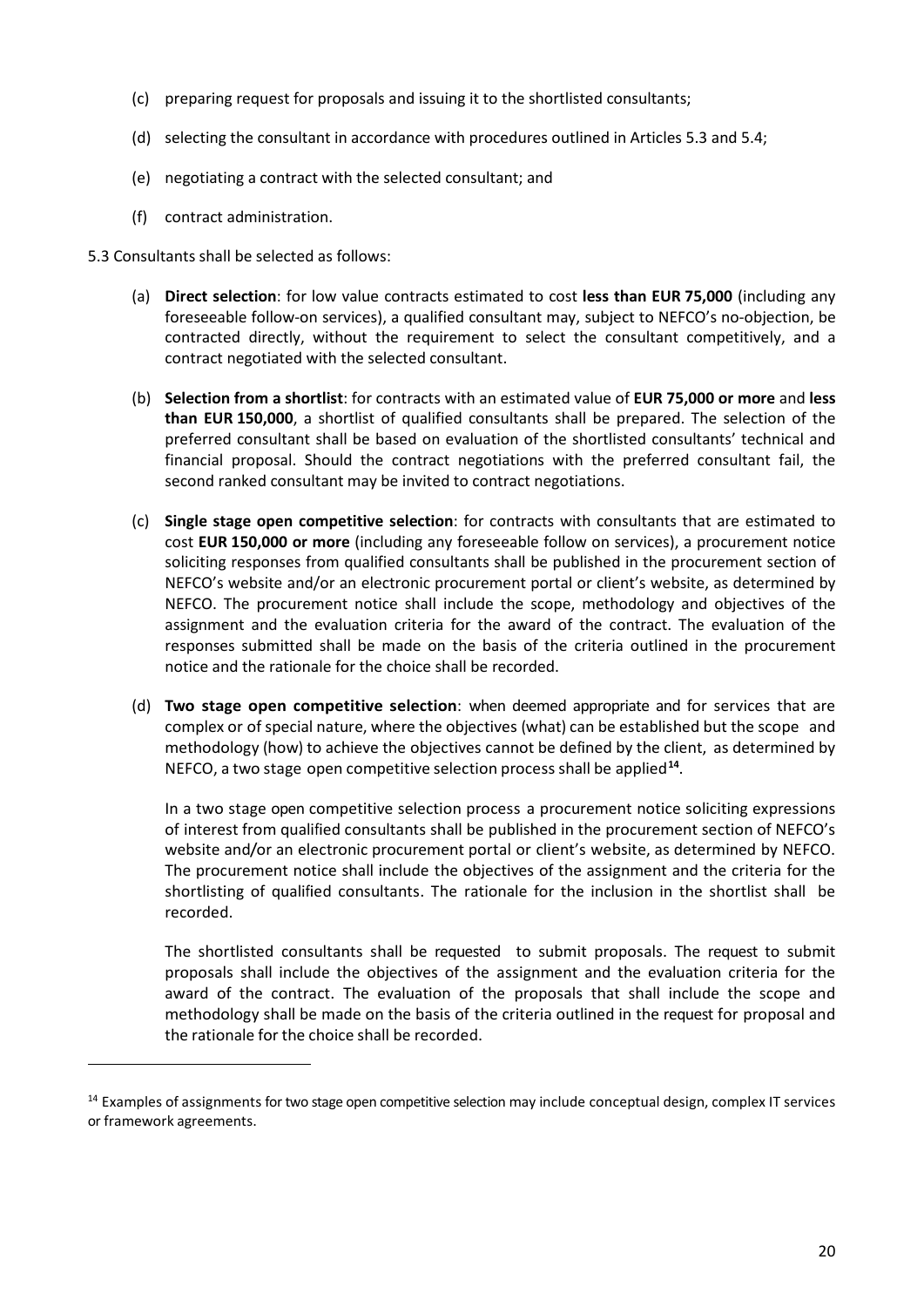## <span id="page-20-0"></span>**Shortlists**

5.4 Unless based on a well justified rationale and subject to a no-objection by NEFCO, shortlists of consultants shall include no less than three (3) and no more than six (6) qualified and experienced consultants. As a rule, the list shall comprise a wide geographic spread of consultants, including wherever possible at least one qualified consultant from other than the project country and no more than two from any one country. The shortlist procedures may in the case of framework agreements be modified in agreement with NEFCO.

### <span id="page-20-1"></span>**Eligibility**

5.5 Consultancy contracts shall not be awarded to:

- (a) any affiliate of the client, unless it can be demonstrated that there is not a significant degree of common ownership, influence or control between the client and the affiliate and that the affiliate would not be placed in a position where its judgement in the execution of the assignment may be biased. Parties involved in the selection process shall not have a conflict of interest, as determined by NEFCO.
- (b) consultants who participate in more than one expression of interest/proposal for each contract. For the purpose of this Article a sub-consultant is not considered to be participating in expression of interest/proposal.
- (c) consultants that have conflict of interest or would have conflict of interest if awarded the contract.**[15](#page-20-4)**

5.6 **Request for Proposals (RfP)**. The request for proposals shall usually include instructions to consultants for preparation and submission of proposals (including evaluation criteria), forms to be used for the proposals, terms of reference and the form and conditions of the intended contract.

#### <span id="page-20-2"></span>**Language**

5.7 Unless otherwise agreed with NEFCO, requests for proposals, including all published procurement notices, shall be prepared and issued by the client in English. In the interest of competition as well as economy and efficiency, the client may prepare further sets or sections of requests for proposals in the local language in order to assist local firms in participating. All documents required by NEFCO for review purposes shall be submitted to NEFCO in English. In the event of a procurement complaint, NEFCO may also require certified translations of the relevant documents which the client shall provide without delay. NEFCO will determine on the basis of the English language documentation whether procurement has been carried out in accordance with the agreed procedures.

#### <span id="page-20-3"></span>**Evaluation and Selection**

5.8 The evaluation of consultants should principally be based on quality such as technical consideration, including, but not be limited to, experience in similar assignments, regional experience, qualifications of key personnel proposed for the assignment, and suitability and quality of the methodology and work plan. The price of the services forms a part of the consideration. The consultant whose proposal is rated highest should be invited to negotiate a contract.

<span id="page-20-4"></span><sup>15</sup> See Articles 3.27 - 3.29.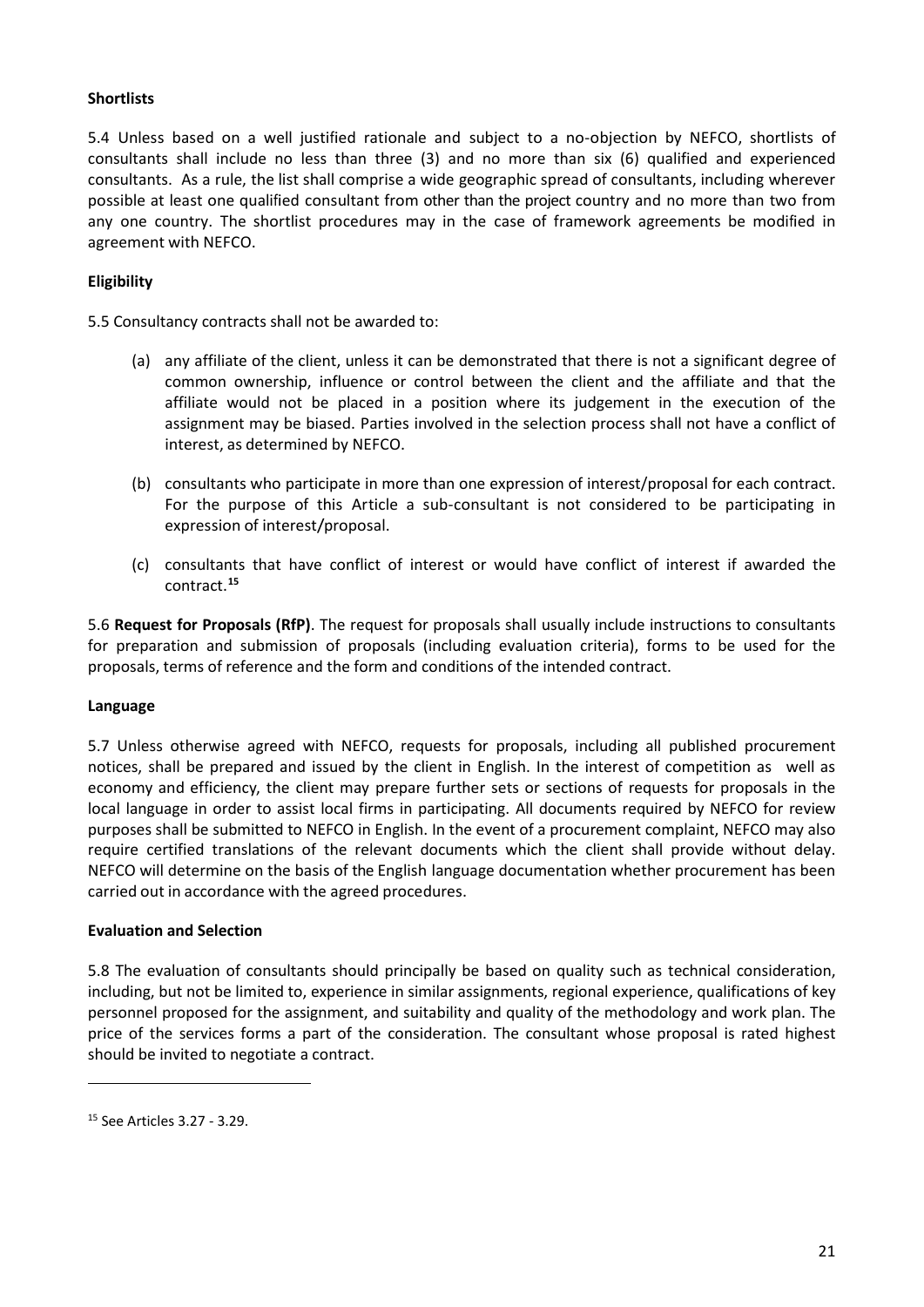5.9 Competition is preferred; however, in some circumstances it may be necessary or advantageous to select directly or continue the engagement with a specific consultant, where:

- (a) the consultant has unique expertise or experience directly relevant for the assignment; or
- (b) the consultant has been or is involved in the early phases of the project such as feasibility study or design and it has been determined that continuity is necessary and little or no advantage would be gained from following competitive procedures; or
- (c) additional services not included in the original contract have, through unforeseen circumstances, become necessary for the performance of the contracted services, on condition that those additional services cannot be technically or economically separated from the original contract without major inconvenience to the contracting authorities or when such services, although separable from the performance of the original contract, are strictly necessary for its completion; or
- (d) there has been an unsatisfactory response to a selection process carried out in accordance with agreed procedures.

In the above cases a client may, with NEFCO's prior written approval, invite the consultant in question to submit a proposal and negotiate the contract directly with this consultant.

### <span id="page-21-0"></span>**Contract Negotiations**

5.10 During contract negotiations the client and the consultant may agree on non-material modifications to the contract. The client shall indicate any changes that may be desirable in the scope of services and in the staffing proposed by the consultant, and appropriate adjustments in the price of services shall then be agreed. The draft final contract shall be presented to NEFCO for its review and no-objection before signing.

5.11 After award of the contract the client shall notify the other consultants and is encouraged to publish an award notice in the same media where the tender notice was published. Any unopened financial proposals of consultants shall then be returned.

#### <span id="page-21-1"></span>**Contract Administration**

5.12 In NEFCO-financed projects, the client is responsible for managing and administering the consulting services contracts and work to ensure high performance standards, authorising payments, making contract changes as may be needed, resolving possible claims and disputes, ensuring timely and satisfactory completion of the assignment and evaluating the performance of consultants. The client shall make available to NEFCO a copy of the signed contract as soon as practical after signature by the parties to the contract.

5.13 Before agreeing to any modifications or waiver of the terms and conditions of a contract or granting an extension of the stipulated time for performance (except in cases of extreme urgency brought about by unforeseeable events not attributable to the procuring entity), the client shall obtain NEFCO's prior noobjection to any proposed modifications, waivers or extensions.

### <span id="page-21-2"></span>**NEFCO Review**

5.14 The qualifications, experience and terms and conditions of the contract shall be satisfactory to NEFCO. NEFCO will review the proposed request for proposals including the terms of reference, the proposed procurement notice, the proposed shortlist of consultants, the invitation to submit proposals (if applicable),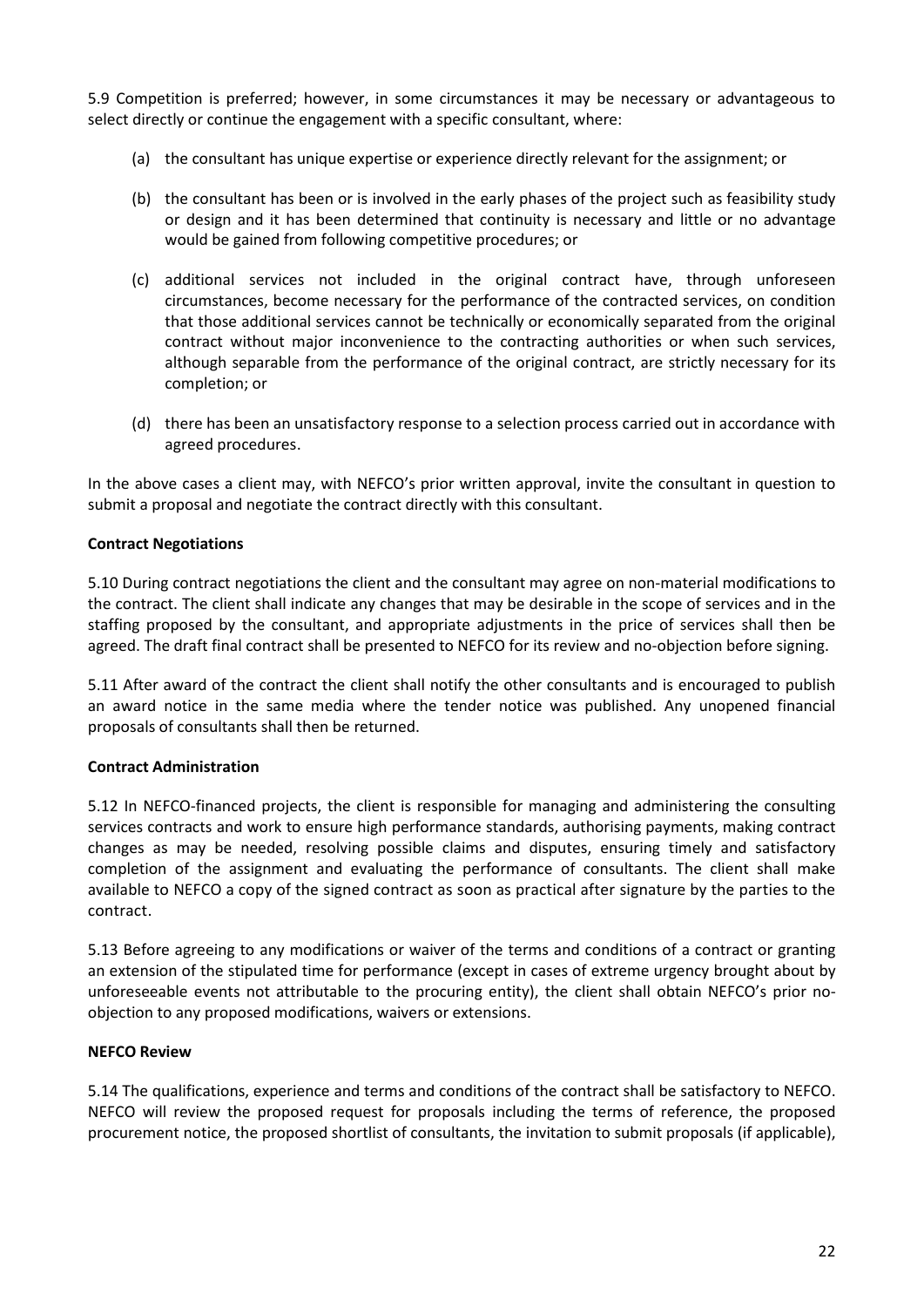the recommendation for consultant selection and the final contract to ensure that the assignment is eligible for NEFCO financing.

5.15 The client shall make such modifications in procurement documents and/or reports as NEFCO shall request. The approved documents or reports shall not be changed without NEFCO's prior no-objection.

5.16 All consultancy contracts are normally subject to NEFCO's prior review. Alternatively, NEFCO may conduct post review of contracts and may also require an evaluation by the client of the consultant's performance.

5.17 For all contracts which are **subject to NEFCO's prior review** process:

- (a) prior to issuing a procurement notice, if applicable, the client shall submit the complete selection documents to NEFCO for its review and no-objection;
- (b) prior to issuing the request for proposals, if applicable, the client shall submit the proposed shortlist of consultants and the request for proposals to NEFCO for its review and no-objection;
- (c) prior to inviting a selected consultant for negotiations, the client shall submit a detailed evaluation report setting forth the specific reasons on which the recommendation to select the successful consultant for negotiations is based and the items subject to negotiations, to NEFCO for its review and no-objection;
- (d) prior to signing, the client shall submit the draft contract to NEFCO for its review and noobjection; and
- (e) one signed copy of the contract shall be furnished to NEFCO immediately upon signature of such contract.

5.18 For contracts **not subject to NEFCO's prior review[16](#page-22-1)**, the client shall furnish to NEFCO, prior to the submission of the first disbursement request in respect of such contract, a copy of the signed contract, together with an evaluation report for the review and no-objection of NEFCO.

<span id="page-22-0"></span>5.19 NEFCO will on a periodical basis publish a description of contracts awarded, the name and nationality of the consultants to which contracts have been awarded and the contract prices, including details of qualified consultants who have participated in the selection process leading to such contract awards.

# **6. APPLICABILITY AND EFFECTIVENESS**

6.1 This Policy supersedes the Procurement Guidelines of 12 December 2013, and applies to projects where the financing agreement is signed after entry into force of this Policy.

6.2 This Policy sets out the procurement rules to be applied in (a) NEFCO-financed operations and (b) procurement by NEFCO, taking into account that:

<span id="page-22-1"></span> $16$  For example, in private sector operations or if NEFCO has agreed to application of national public procurement laws and regulations.